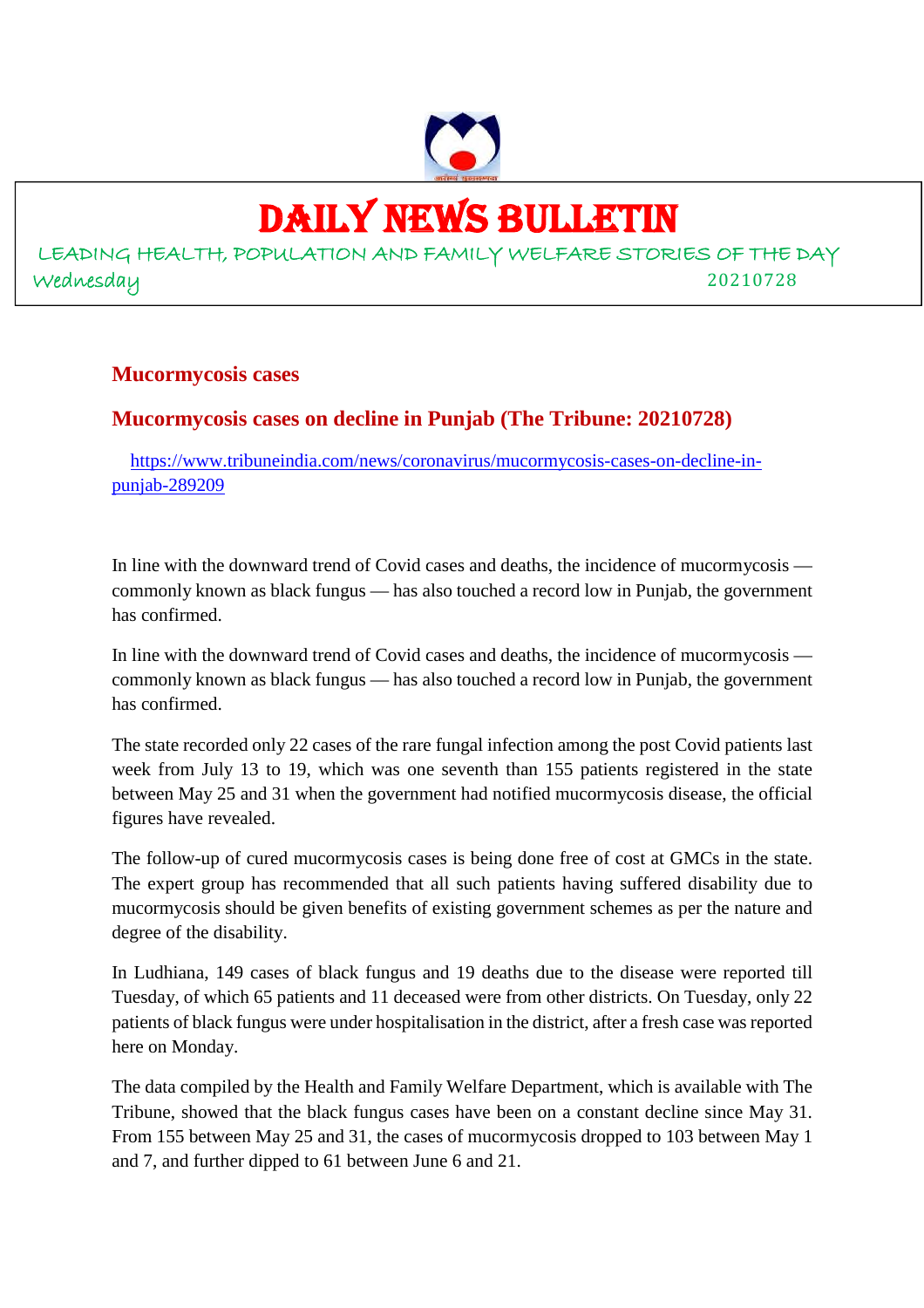While the incidence rose to 84 between June 15 and 21, the cases again started declining and were 47 between June 22 and 28, further coming down to 39 between June 29 and July 5 and 27 between July 6 and 12, before touching a record low to 22 between July 13 and 19.

The state-wise break-up of black fungus cases and deaths suggested that Punjab ranked 13th in the country when it comes to total cases, under treatment, cured and deaths. Punjab recorded 654 total cases so far, of which 328 are under treatment, 199 cured and 51 have since died.

Maharashtra topped the country with the highest of 9,406 cases of black fungus, of which 2,654 are under treatment, 5,432 cured and 1,146 deaths, followed by Gujarat 6,772 total cases, 626 under treatment, 4,780 cured and 661 deaths; Tamil Nadu 4,132 cases, 2,207 under treatment, 1,503 cured and 339 deaths; Andhra Pradesh 3,959 cases, 1,010 under treatment, 2,601 cured and 272 deaths; Karnataka 3,590 cases, 2,429 under treatment, 631 cured and 313 deaths; Rajasthan 3,461 cases, 2,598 under treatment, 540 cured and 178 deaths; Telangana 2,559 cases, 2,534 under treatment, 12 cured and 4 deaths; Uttar Pradesh 2,304 cases, 1,284 under treatment, 751 cured and 237 deaths; Madhya Pradesh 2,272 cases, 879 under treatment, 1,247 cured and 142 deaths, Delhi 1,751 cases, 912 under treatment, 538 cured and 265 deaths; Haryana 1,667 cases, 676 under treatment, 673 cured and 245 deaths; and Bihar 772 cases, 94 under treatment, 503 cured and 138 deaths.

#### **Covid New Cases (The Asian Age: 20210728)**

http://onlineepaper.asianage.com/articledetailpage.aspx?id=15735336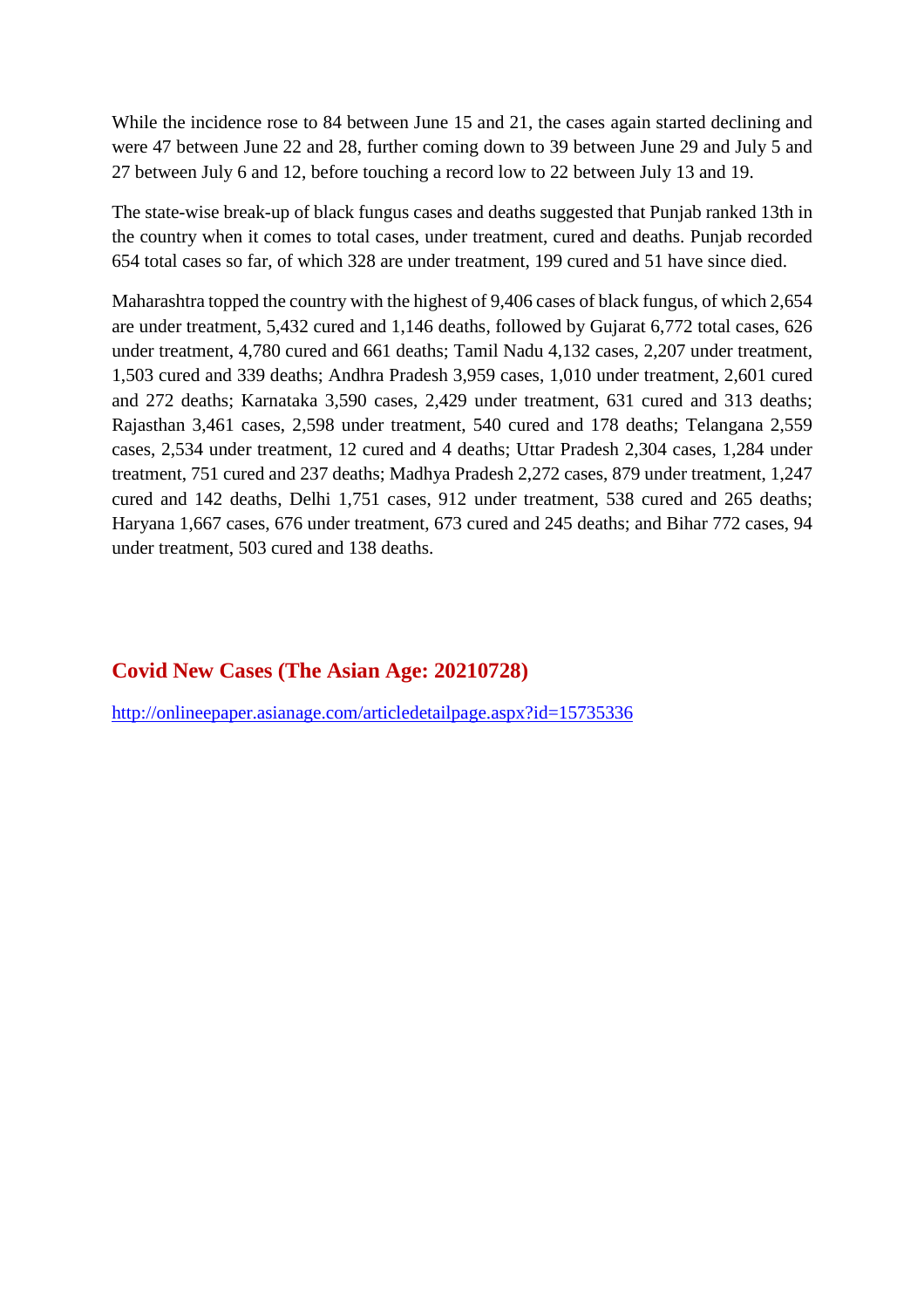# India reports under 30,000 **Covid cases after 132 days**

#### **AGE CORRESPONDENT** NEW DELHI, JULY 27

India recorded less than 30,000 fresh Covid-19 cases after 132 days while its active caseload fell below 4,00,000 after 124 days on Tuesday, according to Union health ministry data.

India recorded 29,689 new coronavirus infections that pushed its tally Covid-19 cases to of 3,14,40,951 while the death toll climbed to  $4,21,382$ with 415 daily fatalities, the data updated at 8 am showed.

The active cases have declined to 3,98,100 and comprise 1.27 per cent of

the total infections. The national COVID-19 recovery rate has improved to 97.39 per cent, it stated.

The number of active cases fell by 13,089 in a span of 24 hours.

As many as 17,20,110 Covid -19 tests were conducted on Monday, taking the total number of tests conducted so far to 45,91,64,121.

The daily positivity rate has declined to 1.73 per cent. The weekly positivity rate was recorded at 2.33 per cent, the ministry data stated.

The number of people who have recuperated from the disease surged to 3,06,21,469, while the case fatality rate stands at 1.34 per cent, it said.

The total number of vaccine doses administered so far has reached 44.19 crore under the nationwide vaccination drive.

India's Covid-19 tally had crossed the 20-lakh mark on August 7, 30 lakh on August 23, 40 lakh on September 5 and 50 lakh on September 16. It went past 60 lakh on September 28, 70 lakh on October 11, crossed 80 lakh on October 29, 90 lakh on November 20 and surpassed the one-crore mark on December 19. India crossed the grim mile-<br>stone of 2 crore on May 4 and 3 crore on June 23.

#### **World Hepatitis Day**

## **World Hepatitis Day: Understanding the ABCs of different viruses that cause the disease (The Indian Express: 20210728)**

https://indianexpress.com/article/lifestyle/health/world-hepatitis-day-understanding-the-abcsof-different-viruses-that-cause-the-disease-covid19-7424794/

Acute hepatitis is initially characterised by a flu-like illness with symptoms like fatigue, nausea, vomiting, loss of appetite and body aches. After a few weeks, this is followed by jaundice, dark coloured urine and abdominal pain and discomfort caused by a painfully-enlarged liver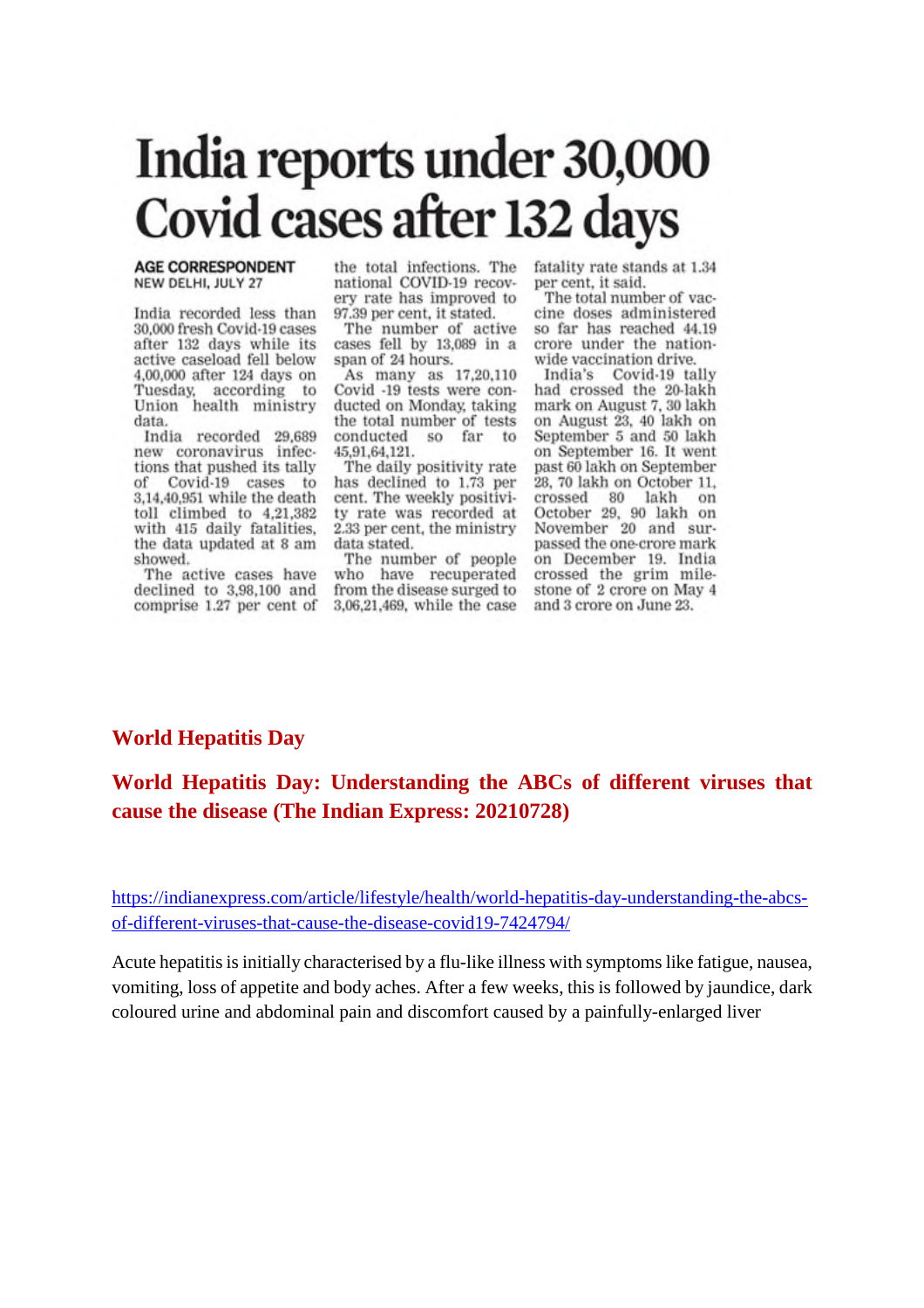world hepatitis day, hepatitis causes, hepatitis symptoms, hepatitis covid 19A patient with chronic hepatitis can be symptom free for several years but liver damage is ongoing. (Photo: Getty Images)

Viral hepatitis refers to liver damage caused by a viral infection. Very different from each other, the viruses causing hepatitis have been labelled A,B,C,D and E. Hepatitis A and E are spread by contaminated food and water, while Hepatitis B and C viruses are spread by coming in contact with infected blood. Hepatitis B, in addition, can also be sexually transmitted or passed on from mother to her child.

Every year, World Hepatitis Day is observed on July 28 in honour of the birth of Baruch Blumberg, who discovered the Hepatitis B virus. This year, the theme is "Hep can't wait" i.e. people living with hepatitis can't wait for testing and treatment and the ongoing pandemic should not take the focus off a disease that kills a person every six seconds.

"Hepatitis A and E usually cause acute or short lived Hepatitis (<6 weeks). Here, the body fights off the infection and the liver recovers fully. Hepatitis B,C and viruses may cause chronic or long lasting viral hepatitis where the virus persists in the liver and gradually damages it over years," said Dr Vivek Shetty, consultant department of gastrointestinal surgery, Jaslok Hospital.

ALSO READ |Simple tips to protect yourself from Hepatitis E this monsoon

Acute hepatitis is initially characterised by a flu-like illness with symptoms like fatigue, nausea, vomiting, loss of appetite and body aches. After a few weeks, this is followed by jaundice, dark coloured urine and abdominal pain and discomfort caused by a painfully-enlarged liver. At this time the Liver Function Tests (LFT's) will be abnormal and blood tests can identify the viral infection.

"A patient with chronic hepatitis can be symptom-free for several years but liver damage is ongoing. When extensive liver damage followed by scarring of liver (cirrhosis) occurs the patients develop symptoms of liver failure like jaundice, accumulation of fluid inside the abdomen, and a tendency to bruise and bleed easily. Liver failure can also cause life threatening complications like gastrointestinal bleeding, Hepatic encephalopathy (increased ammonia in blood causing brain dysfunction), damage to the kidneys. Cirrhosis also predisposed the individual to liver cancer," Dr Shetty told indianexpress.com.

Vaccines are effective in prevention of Hepatitis A, B and D. For those who are already infected, effective drugs are available for treatment of hepatitis B and C infections. When there is already severe damage, a liver transplantation becomes the only hope for survival.

world hepatitis day, hepatitis causes, hepatitis symptoms, hepatitis covid 19 Vaccines are effective in prevention of Hepatitis A , B and D. (Photo: Getty Images/Thinkstock)

Liver disease and Covid-19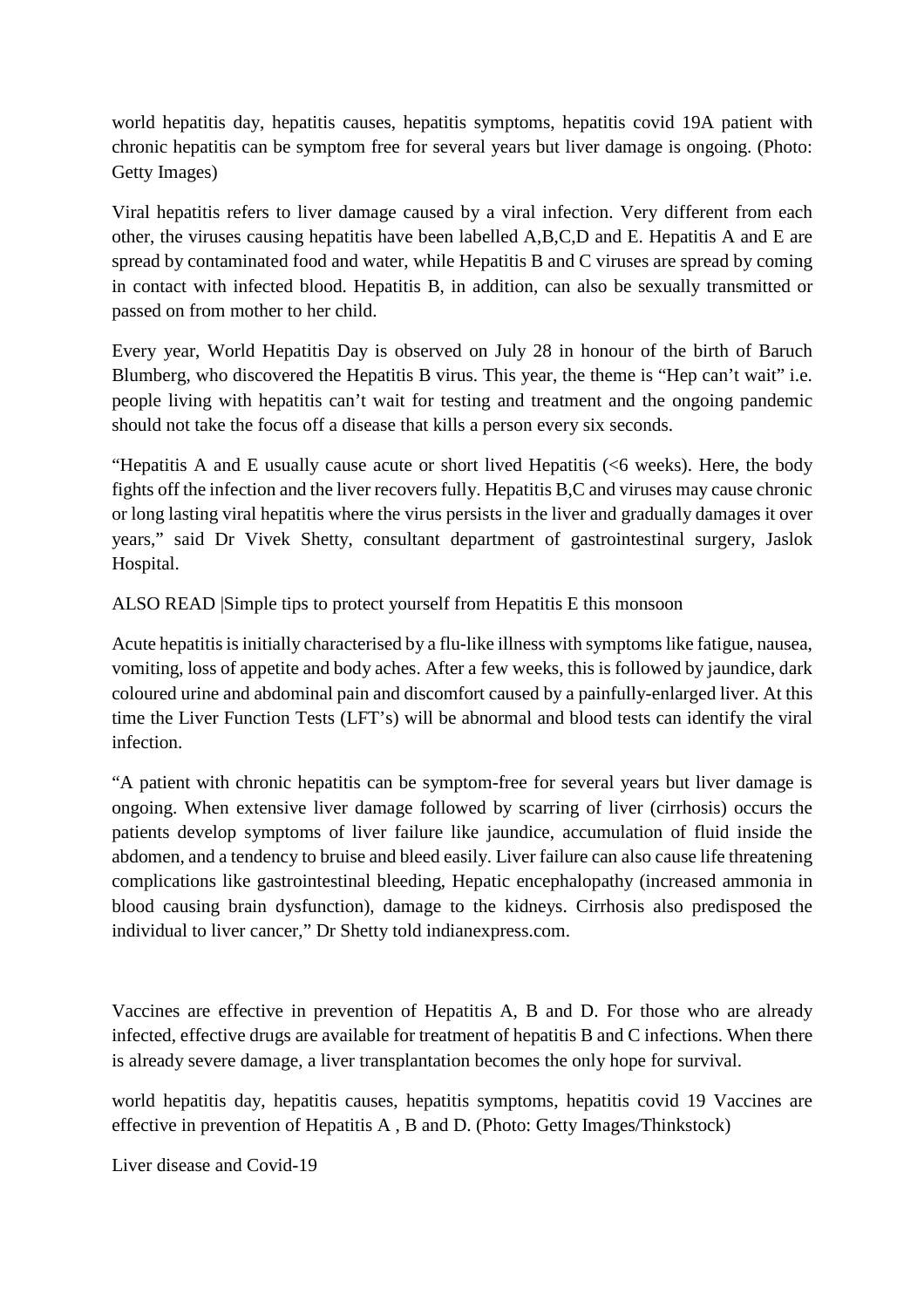Some patients hospitalised with Covid-19 have shown abnormal liver function tests indicating that the liver may be temporarily damaged due to the infection. As elderly people and those with pre-existing diseases are at higher risk of developing complications, those with liver disease are also more likely to develop severe illness from Covid-19.

"Vaccination for Covid-19 in patients with liver disease has not shown any specific side effects. All the liver disease associations strongly recommend that patients with liver disease should take the Covid-19 vaccine. Even after taking the vaccines continuing precautionary measures like social distancing, practicing hand hygiene and wearing a mask is the best way to keep oneself safe," said the expert.



#### **Protein Week 2021**

**Protein Week 2021: Nearly one out of two Indian adults have a poor quality of life, survey finds(The Indian Express: 20210728)**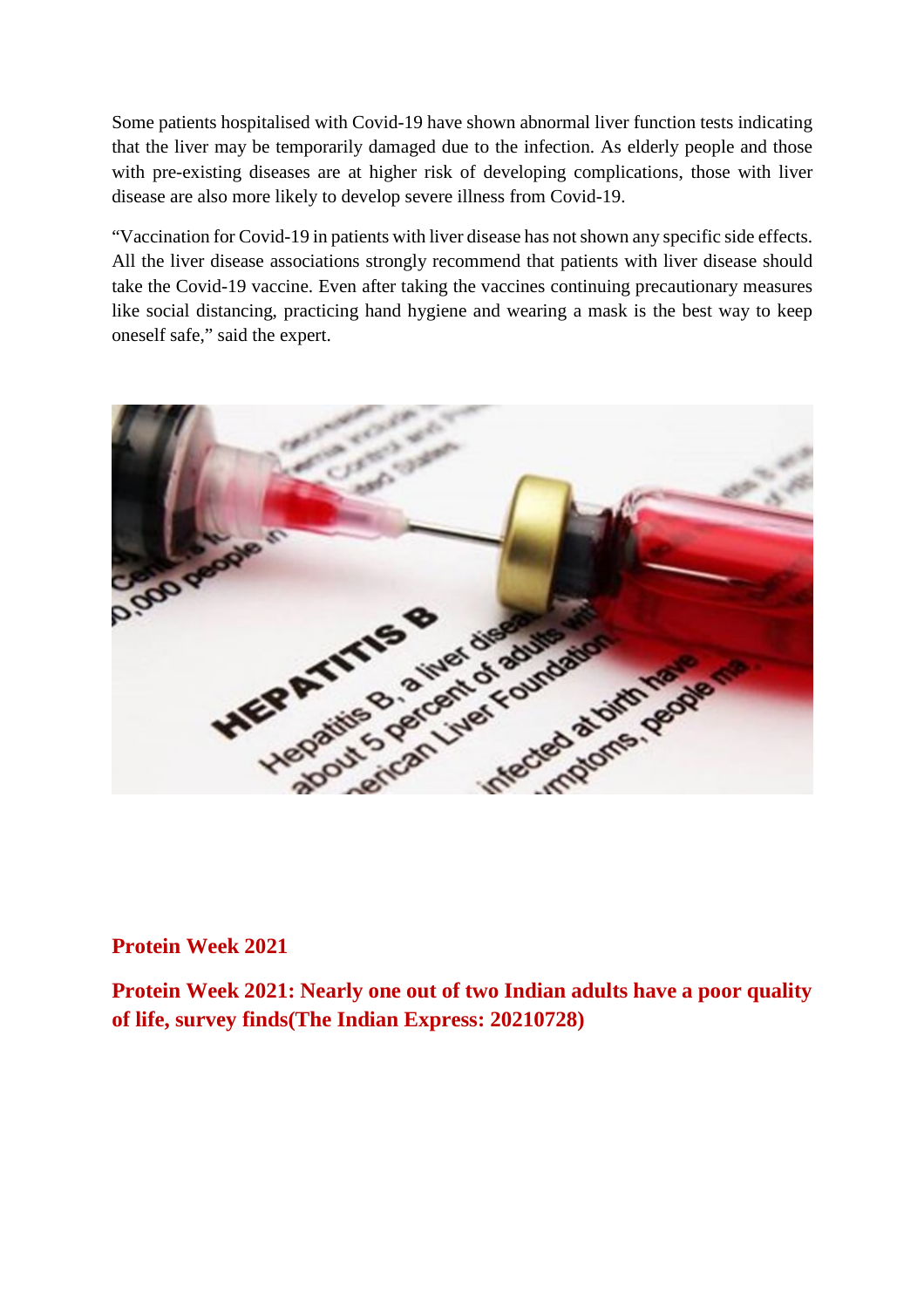https://indianexpress.com/article/lifestyle/health/protein-week-2021-nearly-one-out-of-twoindian-adults-have-a-poor-quality-of-life-survey-finds-7424884/

In India, more women have poor OoL than men (50.4 per cent to 42 per cent). In terms of a city-wise breakup, Kolkata recorded the highest percentage of adults (65 per cent) with poor QoL score

Protein Week 2021, quality of life (QoL), protein-rich diet, survey, protein requirement, healthy living and eating, indian express newsNearly 98 per cent of the study population was of the opinion that a protein-rich diet is important for a good QoL. (Photo: Getty/Thinkstock)

While the pandemic has pushed most of us to focus on and prioritise our health, the situation remains grim in many parts of the country, with respect to the quality of life led by people. A recent survey has found that nearly one out of two Indian adults — or 46.2 per cent — have a poor quality of life (QoL).

#### What does it mean?

Danone India, in collaboration with Confederation of Indian Industry (CII), launched the fifth edition of The Protein Week (TPW) — celebrated annually between July 24-30 — to raise awareness about the importance of protein, which is a macronutrient integral to lead a healthy and active life.

According to a press note shared with this outlet, it has been learnt that in India, more women have poor QoL than men (50.4 per cent to 42 per cent). In terms of a city-wise breakup, Kolkata recorded the highest percentage of adults (65 per cent) with poor QoL score, followed by Chennai (49.8 per cent), Delhi (48.5 per cent), Patna (46.2 per cent), Hyderabad (44.4 per cent), Lucknow (40 per cent) and Indore (39.2 per cent). Mumbai had the highest percentage of adults (68 per cent) recording a good quality of life.

ALSO READ |Ten foods to consume in the monsoon season to stay healthy

Additionally, almost all (99 per cent) respondents across India agreed that physical health and nutrition play an important role in having a good QoL, while nearly 98 per cent of the study population was of the opinion that a protein-rich diet is important for a good QoL.

Per the survey, only 9 per cent of the respondents fulfilled their requirement of protein (recommended dietary allowance). A huge gap also existed in terms of the intake of 10 micronutrients that are important for immune function and overall health.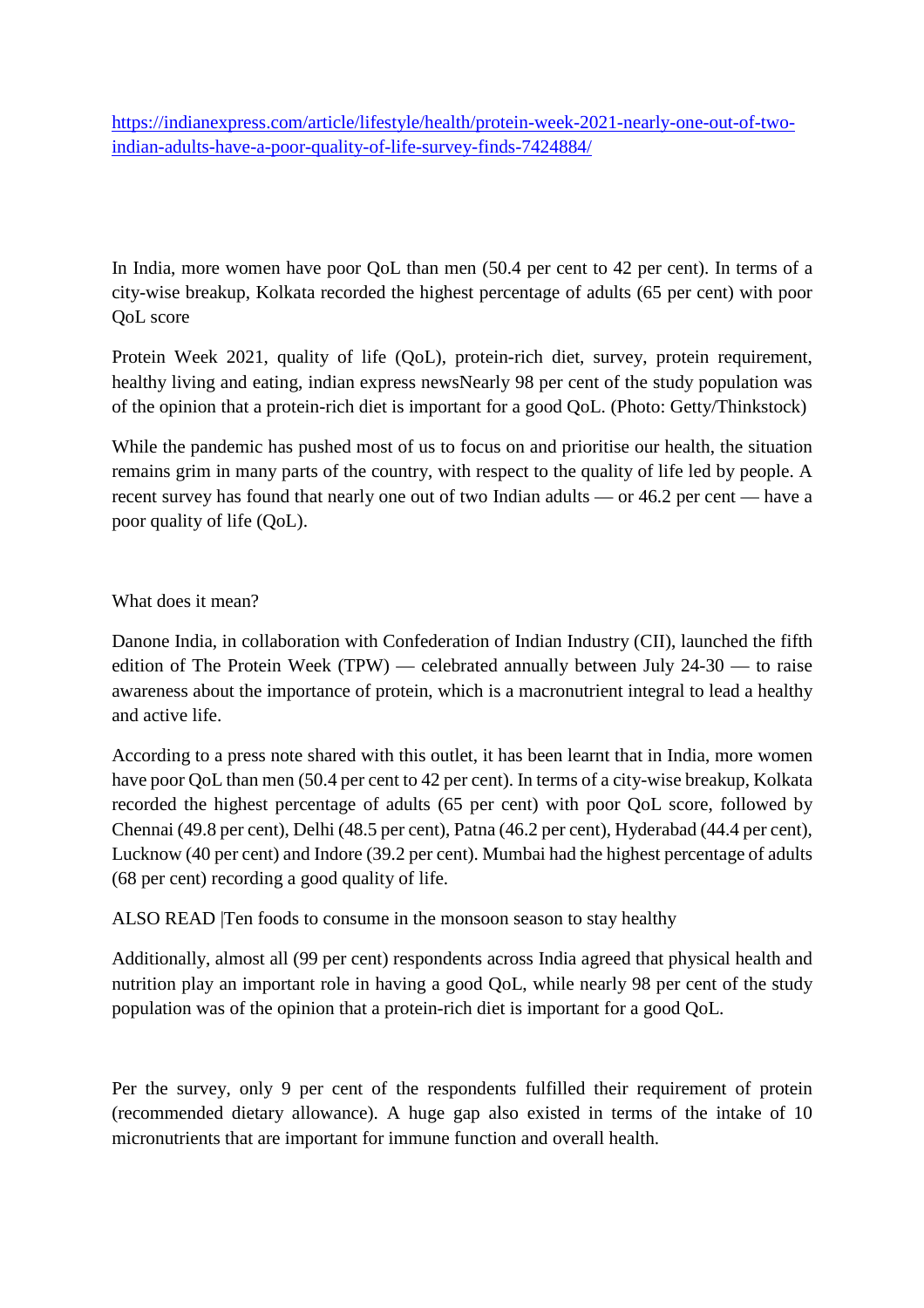Speaking about the findings, Himanshu Bakshi, the managing director of Danone India, said: "The Protein Week is a platform to drive conversations and build awareness about protein, making it a part of mainstream public health dialogue. Physical health is one of the factors which one can influence with right nutrition choices and staying active. Although more than 90 per cent of the respondents were aware about the role of physical health and nutrition, only 9 per cent were getting adequate protein in their diet, which is alarming. Through our collaboration with CII and nutrition experts, we endeavour to sensitise Indian adults about the role of nutrition and protein in improving quality of life."

ALSO READ |Five ways protein intake and healthy lifestyle can impact quality of life

The QoL survey, based on a WHO questionnaire and additional tools, was conducted in May-June 2021 with a sample size of 2,762 adults in cities like Delhi, Mumbai, Lucknow, Chennai, Indore, Hyderabad, Kolkata and Patna, representing four geographical zones: north, south, east and west.

Based on the mean percent scores of the four domains of QoL — physical health, psychological health, social relationships and environment, and the cutoff point arrived to categorise Indian adults into 'good' or 'poor' QoL — the findings were reported.

#### **Vax shortage**

## **Vax shortage at Rohtak PGIMS (The Tribune: 2-00210728)**

https://www.tribuneindia.com/news/coronavirus/vax-shortage-at-rohtak-pgims-288802

The shortage of anti-Covid vaccines persists at the PGIMS owing to gaps in the supply of Covaxin and Covishield jabs.

Residents who have got the first dose of vaccine, especially Covaxin, have been making rounds of the PGIMS to get the second dose, but they are sent back due to its unavailability.

Sources at the PGIMS concede that it is rare that adequate doses of Covaxin and Covishield are available at the anti-Covid vaccination centre set up on the premises of the institute.

"Today, we got 300 doses of Covaxin, but none of Covishield," said a healthcare staffer engaged in the anti-Covid vaccination drive at the PGIMS.

Rohtak Civil Surgeon Dr Anil Birla said 3,000 doses of Covishield had been received today and 15,000 more doses were expected to arrive tomorrow. — TNS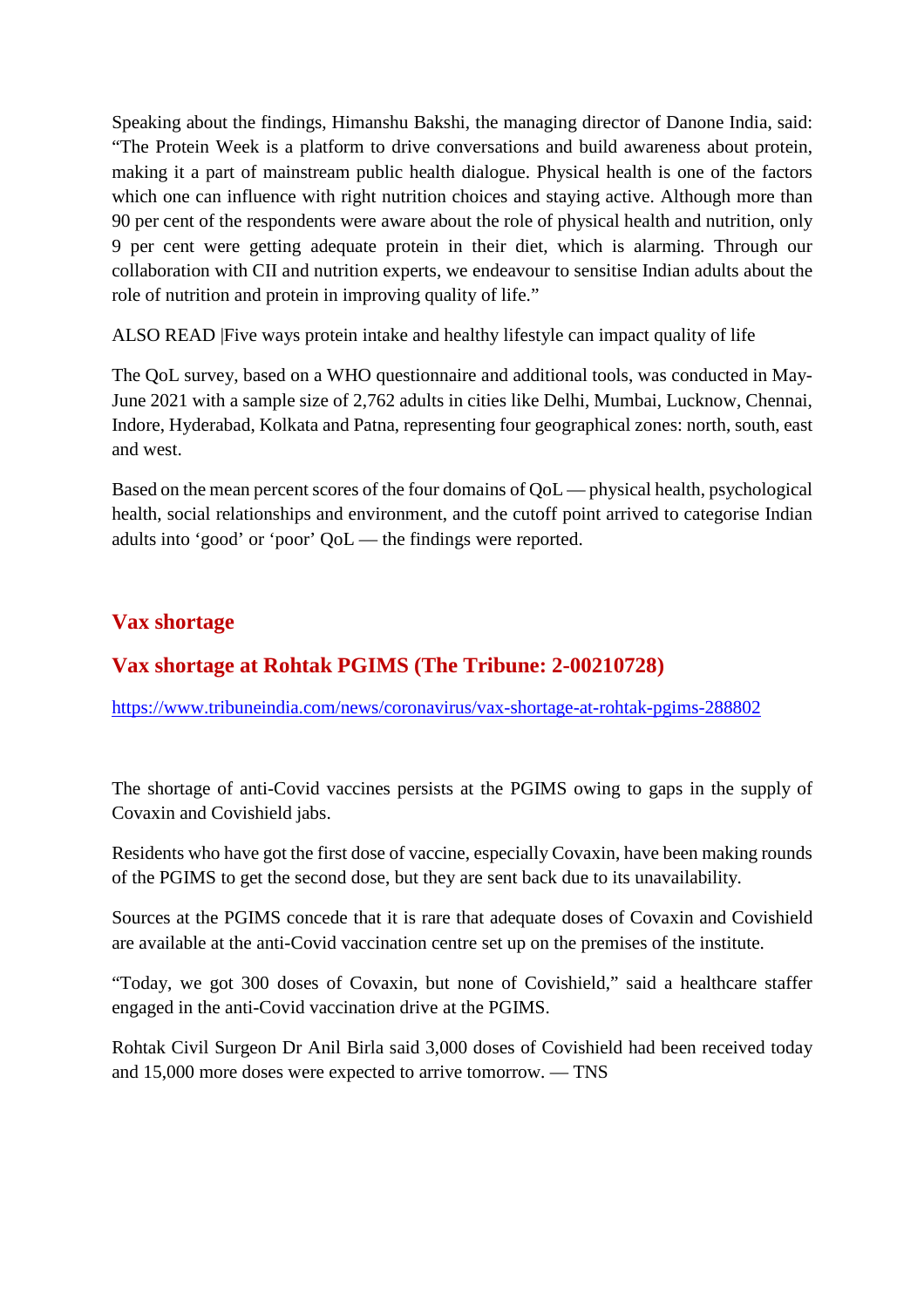#### **Pandemic**

#### **How the pandemic and lockdown have hit labour markets ( Hijndusytan: 20210728)**

#### **https://epaper.hindustantimes.com/Home/ArticleView**

By Abhishek Jha and Roshan KishoreThe 2019-20 Periodic Labour Force Survey (PLFS), which was released last week by the National Statistical Office (NSO), shows a fall in the unemployment rate from 5.8% in 2018-19 to 4.8% 2019-20. Since PLFS follows a July-June timeline rather than the fiscal year (April-March) period, the 2019-20 report includes the 68 day-long hard lockdown.Does this mean that there was no distress in labour markets during the lockdown?An HT analysis suggests that the headline employment numbers in the latest report might be misleading, and a careful reading of the report and the unit-level data does show signs of pandemic-driven distress in labour markets.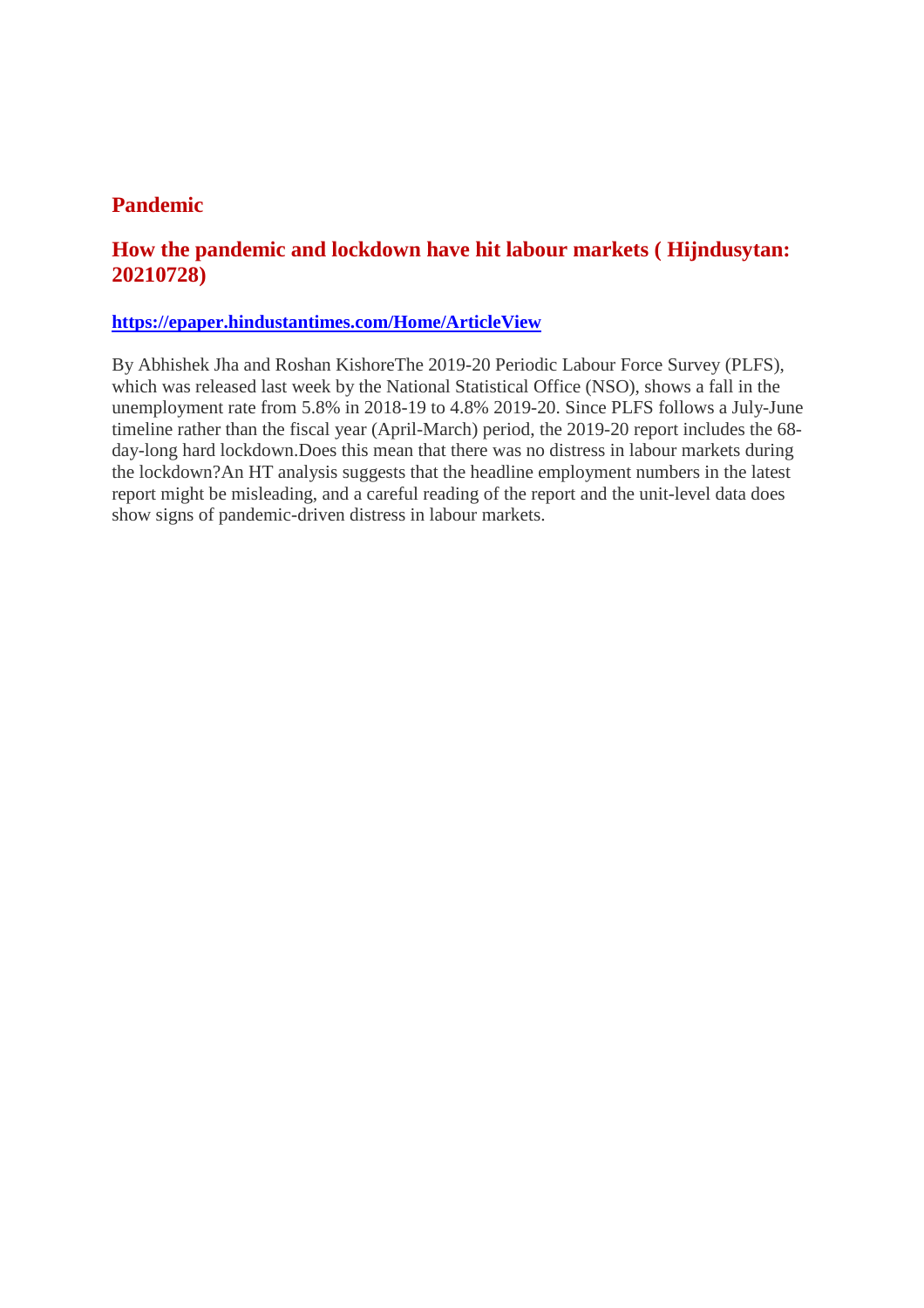# What do the headline numbers show?

The three most important numbers in the PLFS report are labour force participation rate (LFPR), work participation rate (WPR) and unemployment rate (UR).

LFPR is the share of population in a given age group which is either working or looking for a job. WPR is the share of population which is actually working. UR is the percentage of unemployed persons in the labour force. There have been three PLFS reports so far, the latest one covering the period from July 2019 to June 2020. A comparison of the three reports shows that LFPR was the highest in 2019-20 and unemployment rate the lowest But these numbers hide more than they reveal. Here is why.

#### **Unemployment rate, labour force** participation rate, and WPR



# Covid forced a distress-driven rise in rural jobs

Images of thousands of migrant workers walking back to villages after the lockdown are among the most graphic memories of economic distress during the pandemic. The 2019-20 PLFS offers the first official proof of this distress.

In keeping with established wisdom on economic transformation, the share of agricultural employment in India has been falling gradually. But 2019-20 was an exception to this trend when agricultural employment actually increased from 42.5% in the 2018-19 PLFS to 45.6% in the 2019-20 PLFS. A comparison of absolute number of jobs by sectors shows that agriculture more than compensated for the job losses in all other sectors of the economy in the April-June 2020 period.



Source: Unit-level PLFS 2018-19, 2019-20 Note: Data for current weekly status (based on status in last 7 days)

The picture becomes even clearer once we look at the quarterly numbers for April-June 2020 and April-June 2019. On a year-on-year basis, urban India saw a reduction of 11.05 million jobs in the April-June 2020 period and rural India saw the addition of 14.7 million jobs.

However, the unemployment rate - or the share of people looking for jobs who didn't find one - increased in both rural and urban areas. As is obvious, unemployment rate increased more sharply in urban areas (from 8.9% to 20.8%) than in rural areas (from 8.7% to 12.2%).

The reason unemployment numbers did not increase on an annual basis despite a sharp rise during the lockdown months is simple. They decreased sharply in the July-September 2019 and the October-December 2019 quarters, and to a lesser degree even in the January-March 2020 quarter.

That there was distress in urban job-markets was obvious from the quarterly PLFS report for April-June 2020, released in March this year which covers only urban areas. Where the annual report really offers an insight is the rise in what seems to be distress-driven rural employment.

#### People in different status of employment (Between April-June 2020 and April-June 2019)





 $111.1$ п.  $\mathbf{I}$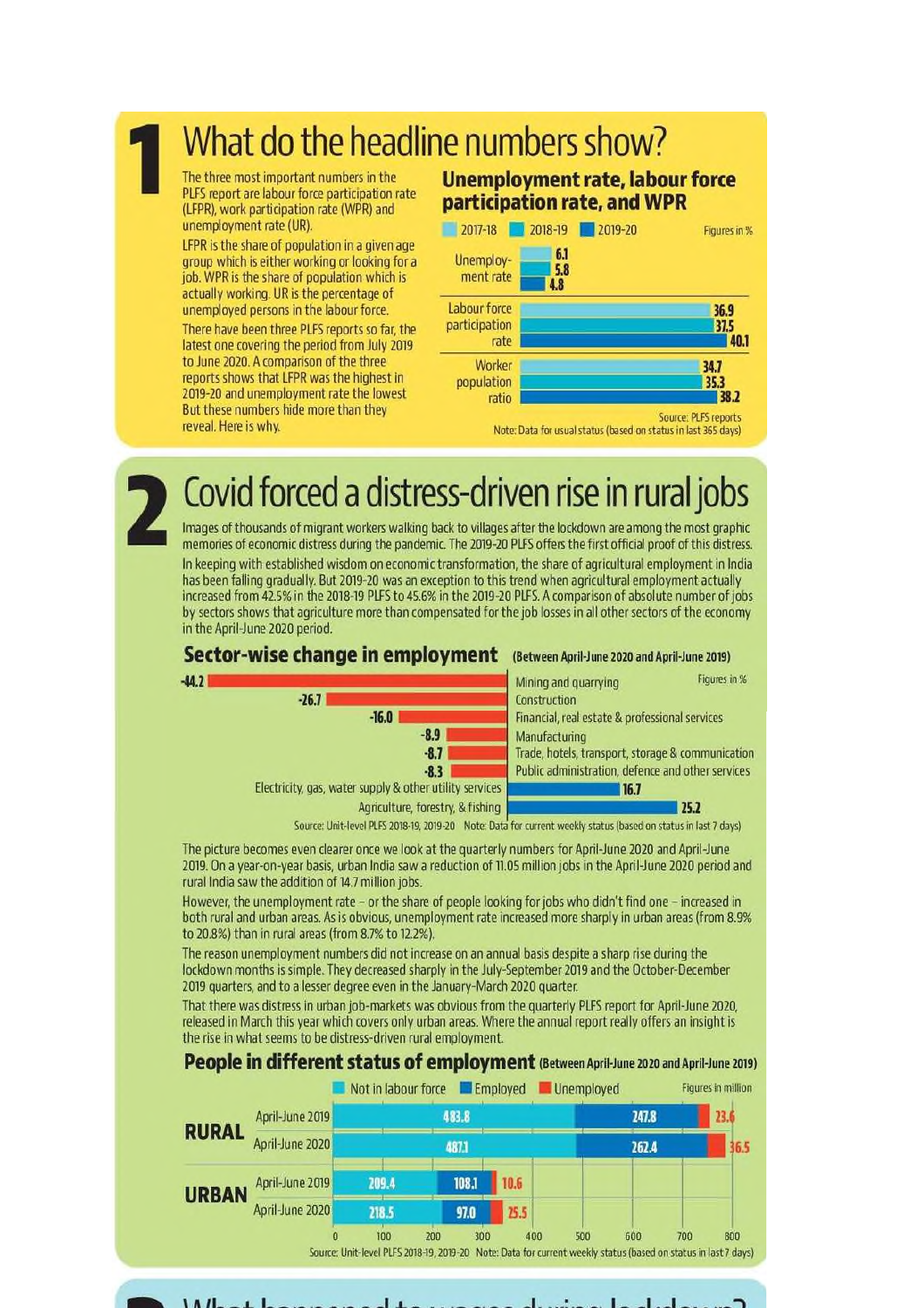#### **On World Chocolate Day**

## **On World Chocolate Day, try melting a bar into your instant noodles (Hindustan Times: 20210728)**

https://www.thehindu.com/life-and-style/food/world-chocolate-day-chocolate-dsheschocolate-lovers/article35187015.ece

Chefs and Instagrammers vie with each other to come up with unusual combinations, from oysters to bacon

During the first COVID-19-driven lockdown in 2020, the avocado-chocolate brownie was tried and tested. This year — hold your breath — chocolate meets Maggi.

The popular noodles, garnished with Cadbury's Gems or MnMs, created a stir on Social Media. It was not the only one. It inspired another dessert, created by mixing crumbled Oreo cookies with boiled Maggi, much to the delight of meme-makers.

Deepa Reddy, founder of Fonce Chocolates in Hyderabad, says she still has nightmares about an encounter with chocolate dosas. "I saw it on a menu in Hyderabad and felt bad for both the dosa and chocolate. I love both, but cannot imagine putting the two together, even for the sake of experimenting." She tried chocolate makhana (fox nut) too and was left disappointed, she says.

Nevertheless, Deepa is eager to push boundaries too: At Fonce, she has introduced potato wafers with chocolate (on the lines of popular Royce chocolate potato wafers), and also offers more conventional combinations with fresh fruits like kiwi and pineapple.

Indians are not the only ones experimenting with unexpected combinations; worldwide, there have been experiments like chocolate pasta, chocolate mushroom, chocolate Cheetos, chocolate octopus and more. And then there is the oddly seductive chocolate bacon.

In the meantime, however, many connoisseurs prefer their bars unsullied by distracting ingredients. Ameen Barazandeh, founder of the European style patisserie Feranoz in Hyderabad, says, "What goes for me, might not work for someone else. I wouldn't want to experiment much with chocolate for my products: I like to stick to the classics."

Chef Mandaar Sukhtankar, corporate chef at Windmills in Bengaluru, says, "At an official dinner in Italy I had the misfortune of putting oysters in chocolate sauce in my mouth. Though I gulped it down at the dinner table, the rest of the evening had me wondering how the dish was even thought of. Sometimes a dish is made to sensationalise, hence even negative publicity works. The curiosity around an unusual dish or pairing itself is enough to drive diners to the restaurant."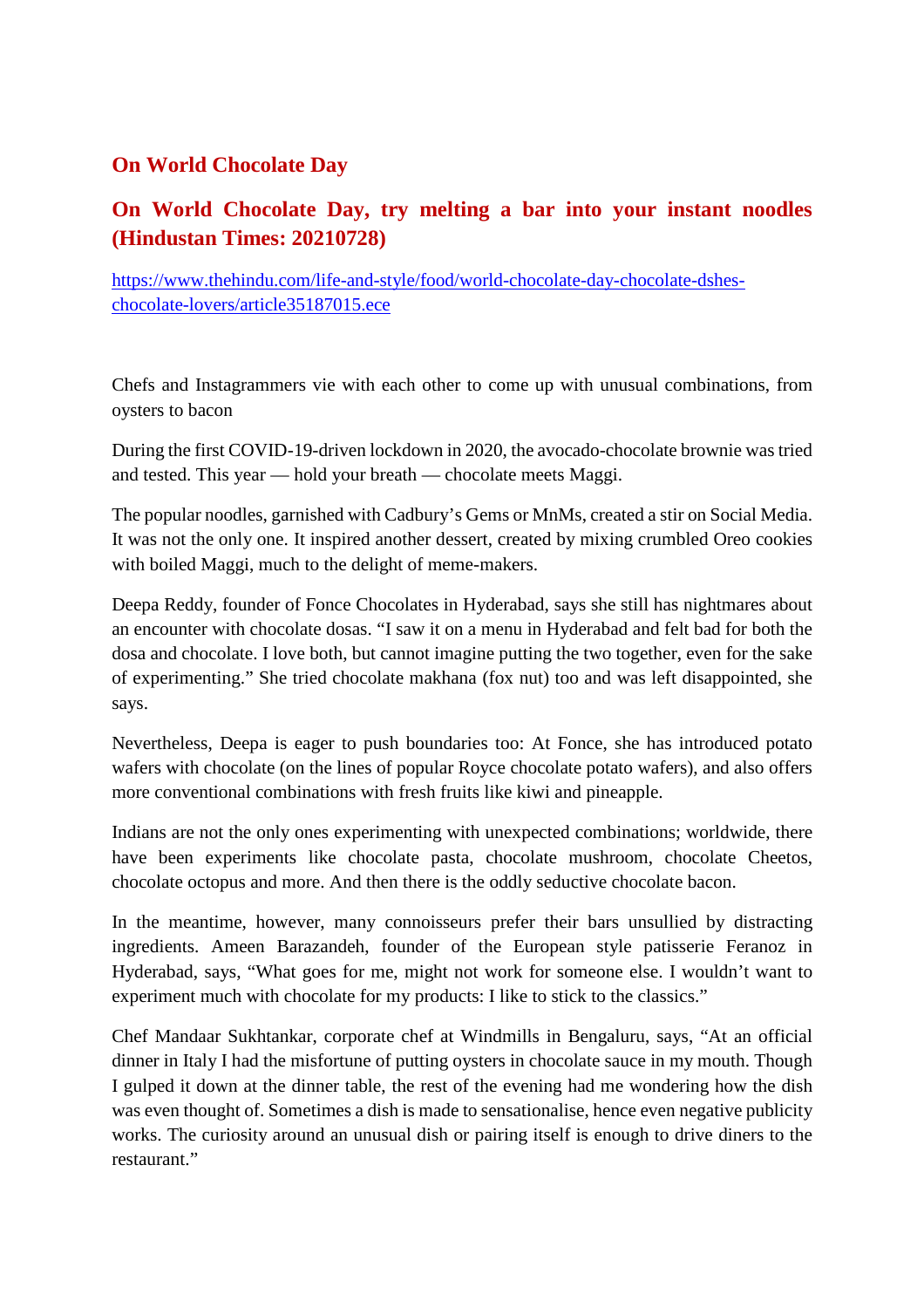Undeterred? Try chocolate momo or chocolate idli, both getting startlingly easy to find now. Sheetal Saxena, founder of Colocal Chocolates in Delhi, discusses how she introduced chicken with chocolate and wine sauce, which diners would order that out of curiosity. "We eventually discontinued it because the demand wasn't meeting the work that went into preparing the sauce. In my next experiment with chocolate bars, I will be introducing lavender chocolate and I am 100% sure it will hit the right note with chocolate lovers."

# **COVID-19 | Vaccination**

## **COVID-19 | Vaccination of children likely to start from August (The Hindu: 20210728)**

https://www.thehindu.com/sci-tech/health/vaccination-of-children-likely-to-start-fromaugust/article35560541.ece

Nistula HebbarBindu Shajan PerappadanNEW DELHI, JULY 27, 2021 17:00 IST

A health worker administers a dose of coronavirus vaccine, in Chennai on June 7, 2021. Photo Credit: B. Jothi Ramalingam

"Final trial results are awaited and after due scrutiny, vaccines will be made available for children," says Health Ministry official.

Vaccination of children against COVID-19 may start as early as August, Union Health Minister Mansukh Mandaviya told a meeting of the BJP parliamentary party on Tuesday.

India was on its way to becoming the largest producer of vaccines as his Ministry would expedite more licences to Indian companies, he stated. He also spoke about the government's efforts to fight COVID-19 and ramp up vaccination.

The Minister's statements are in line with what the government told the Delhi High Court in early July that vaccines for adolescents between the ages of 12-18 would be available soon, as trials were under various stages and that a policy to regulate the vaccination programme would be spelt out soon.

'Two vaccines being looked into'

Giving more details about this, Lav Aggarwal, Joint Secretary, Health Ministry, said at a press conference that both Bharat Biotech's Covaxvin and Zydus Cadila's DNA vaccines for the 12- 18 age group were being looked into. "Final trial results are awaited and after due scrutiny, the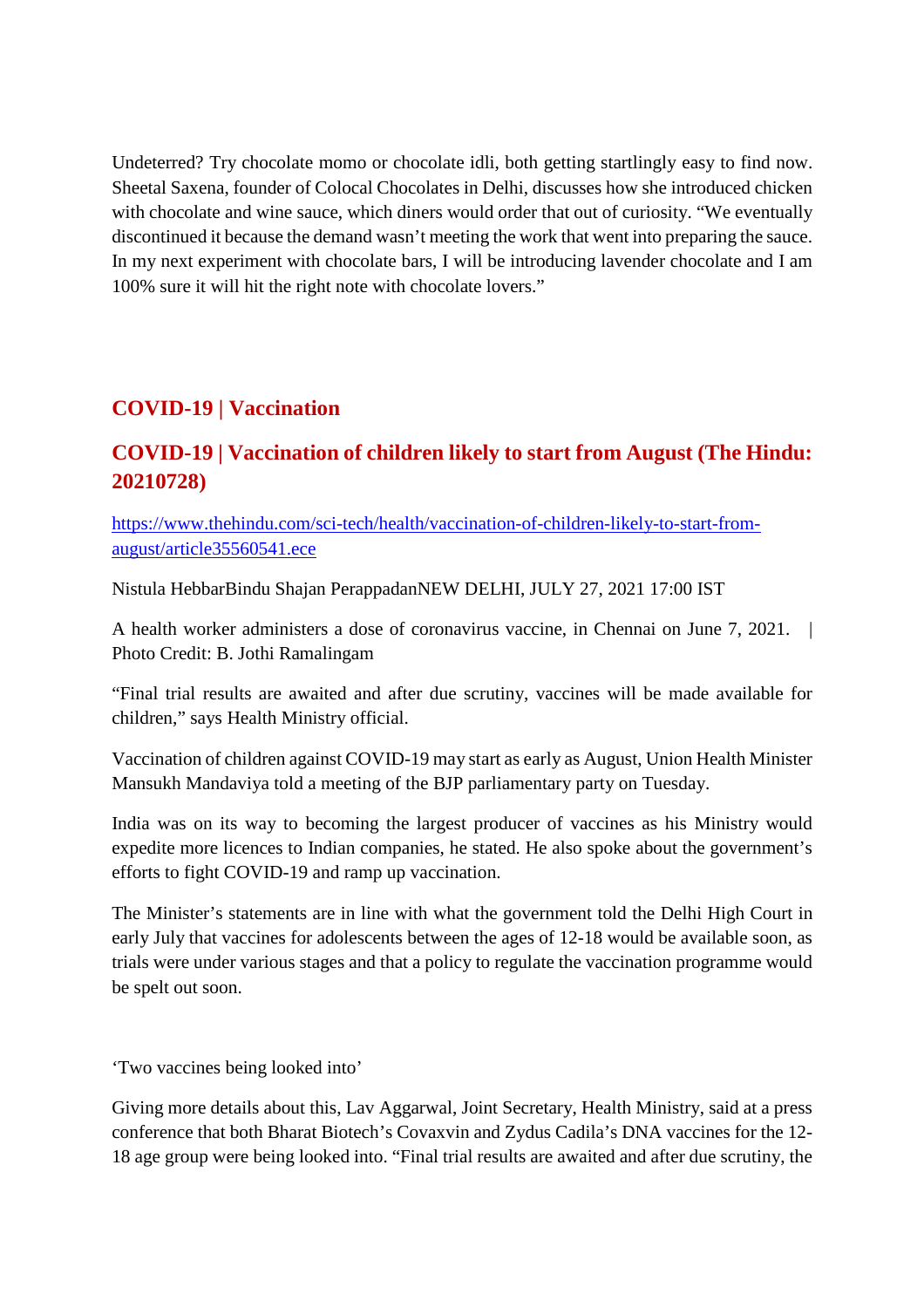vaccines will be made available for children. We hope to make the vaccine available in the near future,'' he added.

A senior Health Ministry official said that while the Pfizer- BioNTech mRNA vaccine had been tested and approved in the European Union for use in adolescents aged 12-15, India was looking at an indigenous vaccine. "The exact timeline for this vaccine's procurement and the quantity available is still not certain, so details can be given out only after the fine print has been decided upon,'' he stated.

All India Institute of Medical Sciences head Randeep Guleria had advocated the resumption of physical classes of primary schools if vaccination was successfully able to cover those associated with school activities. He had said that while vaccination of children will be a milestone, children mostly have mild infections and some even are asymptomatic.

"They, however, can be carriers of the infection, which is dangerous for the medically compromised section of society. Currently, while Zydus has already done the trials, Covaxin trials should be over by August or September, and by that time, we should get an approval and roll out the vaccine for children,'' he noted.

The U.S. Food and Drug Administration (FDA) previously gave Pfizer-BioNTech vaccine emergency use authorisation for children. This vaccine requires two injections given 21 days apart. The European medicines' watchdog has also approved the use of Moderna's vaccine for children aged 12 to 17.

Suresh Kumar Panuganti, consultant peadiatric critical care, Yashoda Hospitals, Hyderabad, said prevention is better than cure and various diseases could be prevented in children by using vaccines.

Dr. (Maj.) Manish Mannan, HoD, Peadiatrics and Neonatology, Paras Hospitals, Gurgaon, pointed out that vaccines have a great role in preventing the severity of illness, comorbidity and mortality.

"Vaccination would be very helpful for the safety of the children and is very necessary. As announced, first the vaccination will be given to 12-18 year old kids and then it will followed with other age group of kids depending upon the effectiveness, adverse effects and reaction, if any. In this pandemic, if vaccination is available, one should surely get it,'' he asserted.

Dr. Mannan noted that the vaccines which were made available underwent a lot of process before being made available to the public. "All the vaccines' efficacy are tested and all of them will play a great role in reducing the severity of conditions. It is not correct to say that a 3rd wave will effect kids largely. Most of the children are already exposed to the disease but vaccination would be helpful,'' he added.

Vaccine supply to States

The Union Health Ministry on Tuesday said vaccine doses were supplied to the States and Union Territories as per advance allocation and advance information to them.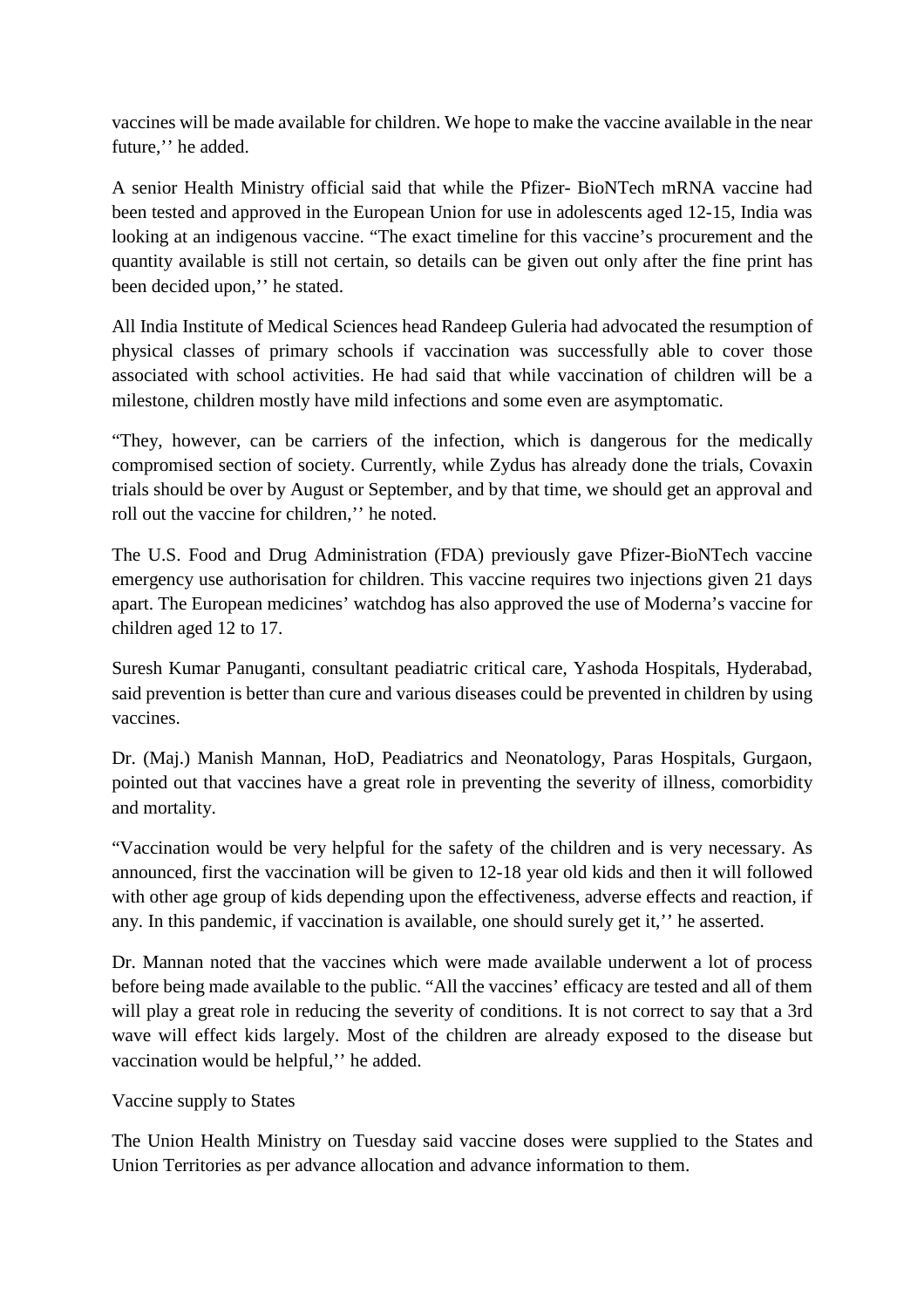"Vaccines are supplied in various schedules throughout a month. A cumulative total of 457 million doses have been supplied to the stakeholders from January 2021 till date and an additional 60.3 million doses are expected to be supplied by 31st July,'' it added.

#### **Gender inequality in health**

## **COVID-19 | The Lancet article highlights gender inequality in health (The Hindu: 20210728)**

https://www.thehindu.com/sci-tech/health/covid-19-the-lancet-article-highlights-genderinequality-in-health/article35554855.ece

According to a article published in The Lancet, during the coronavirus pandemic, women have been at the receiving end of domestic violence and ante-natal care has suffered a setback due to the pressure on health care delivery. | Photo Credit: Illustration: Satheesh Vellinezhi

Gender-sensitive response and data are imperative for safeguarding the hard-fought gains for women, says Lancet commentary

A recently published article in The Lancet highlights how COVID-19 has exacerbated gender inequalities and warns against a damaging roll back in women's rights unless governments focus on sex-disaggregated data across key health indicators.

Data | Domestic violence complaints at a 10-year high during COVID-19 lockdown

The article that appeared under the comment section assumes importance because it is jointly authored by global heads of six UN agencies along with 11 other feminist scholars and health experts from across the world, who have reiterated their commitment to obtain genderdisaggregated data from all member States and their priority health programmes.

The byline names in the article "COVID-19: The turning point in gender equality", are also the key members of a high-profile advisory committee to the United Nations University International Institute for Global Health, Kuala Lumpur.

The coming together of WHO, UNICEF, UNDP, UNAIDS, UNFPA and UNWomen chiefs to write a paper is "unusual", said Prof.Gita Sen, who is one of the two co-chairs of the advisory group. "It is indicative of an urgent need for recovery efforts as the COVID-19 pandemic has impacted much beyond just the disease, " she told The Hindu over a phone call.

Prof. Sen, who is also the Director, Ramalingaswami Centre on Equity & Social Determinants of Health, at the Public Health Foundation of India, said the committee members took cognizance of the fact that the pandemic was not only profoundly disturbing the social and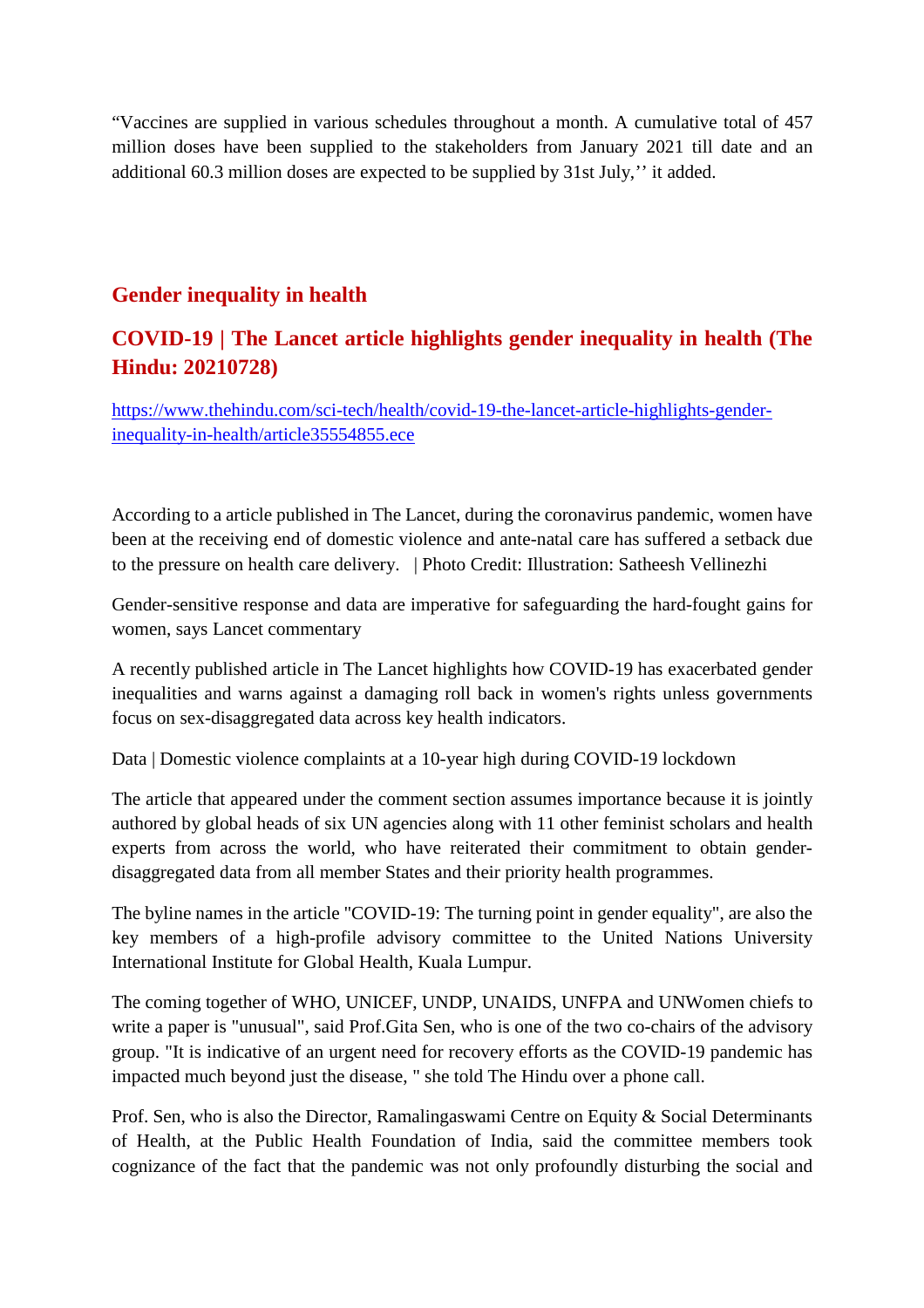economic structure but also compounding the gender disparities, that several women's organisations and activists had tried to bridge through their hard work over the years.

When the pandemic hit, multiple field groups working with communities began assessing the effect of COVID-19 on women and girls and have been crying hoarse ever since. Incomplete and inconsistent gender data precipitated the need for concrete recovery plans by the 17 member advisory group.

The article talks about the global vaccine inequity that currently defines the global pandemic response. "It is a moral and public health failure that 75 per cent of the 3.47 billion COVID-19 doses were administered in only the top 10 rich countries," it says. "In rest of the world, the vaccination drive is found wanting while the poor nations are lagging miserably. Any shortage affects the vulnerable at the lower end of power hierarchy, the most," remarked Prof.Sen.

Citing India's example, she said the government data reveals women have been left behind men by over three crore doses. Till June, 14.99 crore doses were administered to women while 17.8 crore doses were given to men. The gender gap in the country's vaccination drive (870 women/1000 men) is higher than the population sex ratio of 940 women/1,000 men (as per 2011 Census data).

'Women continue to self-sacrifice'

The pandemic, according to the article, has exposed structural inequalities in every sphere, from health and economy to security and social protection. During these times of limited resources, women continue to be self-sacrificing and suffer disproportionately. There is a digital divide, income divide, increased work load that are further amplified in conflicts, domestic abuse and violence. Girl children have been pulled out of education due to lack of income in poor families, and forced into child marriage; Women have been at the receiving end of domestic violence and ante-natal care has suffered a setback due to the pressure on health care delivery.

The committee, slated to meet in October again, will advise on mitigating the long-term impacts of the pandemic on women's livelihoods and well-being. These, according to The Lancet article, include ensuring adequate core financial resources, reinforcing institutional capacity , promoting gender expertise and improving political partnerships.

"Keeping data undercover is the easiest way of pre-empting any concrete action later. Gender data has to be a priority commitment, said Prof.Sen. But only 48 per cent and 36 per cent of 199 countries reported sex-disaggregated data on COVID-19 cases and deaths, according to the article.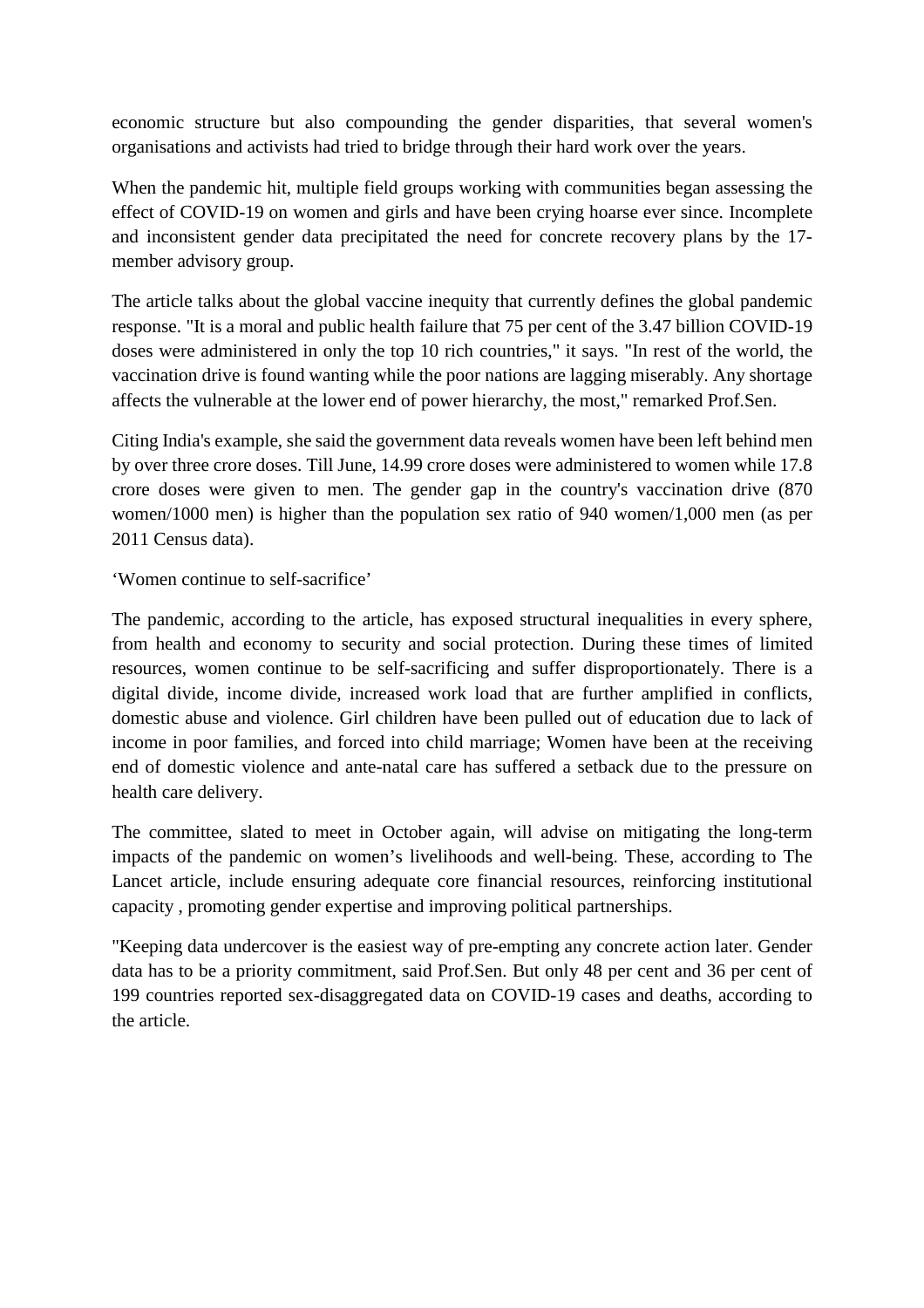### **Coronavirus**

# **कोरोना महामार: नए व प, टककेघटतेअसर केकारण अभी तय नहंहडइय ु नट (Amar Ujala: 20210728)**

https://www.amarujala.com/world/herd-immunity-not-yet-decided-due-to-decreasing-effect-ofnew-variants-and-vaccines?src=top-lead-home-17

स्वास्थ्य विशेषज्ञ हर्ड इम्युनिटी पाने की उस निश्चित संख्या का अभी अनुमान नहीं लगा पाए हैं। लेकिन हर्ड इम्युनिटी के लिए कोई जादुई आंकड़ा बताने से कई विशेषज्ञ फिलहाल झिझक रहे हैं।

कोरोना महामारी पर काबू पाने के लिए दुनियाभर में टीकों से हर्ड इम्युनिटी (सामूहिक प्रतिरक्षा) पैदा करने का उपाय किया जा रहा है। ऐसे में काफी लोग यह जानने को उत्सुक हैं कि कितनी आबादी को टीके लगाकर हम हर्ड इम्युनिटी का लक्ष्य हासिल कर सकते हैं। ताकि लॉकडाउन का अंत हो और सब बेफिक्री से अपना जीवन जीने लगें। देश-विदेश घूम सकें और अपने प्रियजनों के साथ खुलकर समय बिता सकें।

सिडनी यूनिवर्सिटी के प्रोफेसर जूली लीस्क और पब्लिक हेल्थ एकेडमिक, यूएनएसडब्ल्यू के जेम्स व्ड के मृताबिक, इसके पीछे तीन बड़ी वजह हैं, जिन्हें समझना जरूरी है...

1) महामारी के बदलते स्वरूप और टीकों में अंतर

तेजी से परिवर्तनशील कोरोना जैसे वायरस की स्थिति में हर्ड इम्युनिटी का अन् मान लगाना म्शिकल है। किसी बीमारी की संक्रामकता को आरओ यानी उसके बढ़ने की रफ्तार से समझा जाता है।

कोरोना को देखें तो उसका मूल स्वरूप का आरओ दो से तीन है लेकिन डेल्टा स्वरूप का संक्रमण इससे दोग्ना ज्यादा है और इसका आरओ चार से छह के आसपास है। इसकी प्रकार टीकों की खुराक और उनके विभिन्न प्रकारों का प्रभाव भी काफी मायने रखता है।

ब्रिटेन के आंकड़ों से पता चला है कि फाइजर वैक्सीन की दो खुराक अल्फा संस्करण के खिलाफ 85 से 95 फीसदी के बीच प्रभावी हैं जबकि एस्ट्राजेनेका की दो खुराक 70 से 85 फीसदी प्रभावी है।

डेल्टा स्वरूप को लेकर टीकों के प्रभाव में करीब दस फीसदी तक गिरावट देखी गई है। यानी कोरोना के नए-नए स्वरूपों के खिलाफ टीकों का असर जितना कम होगा, हमें हर्ड इम्युनिटी के लिए उनते ही ज्यादा टीके लगाने की जरूरत पड़ेगी।

2) अभी पूरी आबादी को टीके लगाना संभव नहीं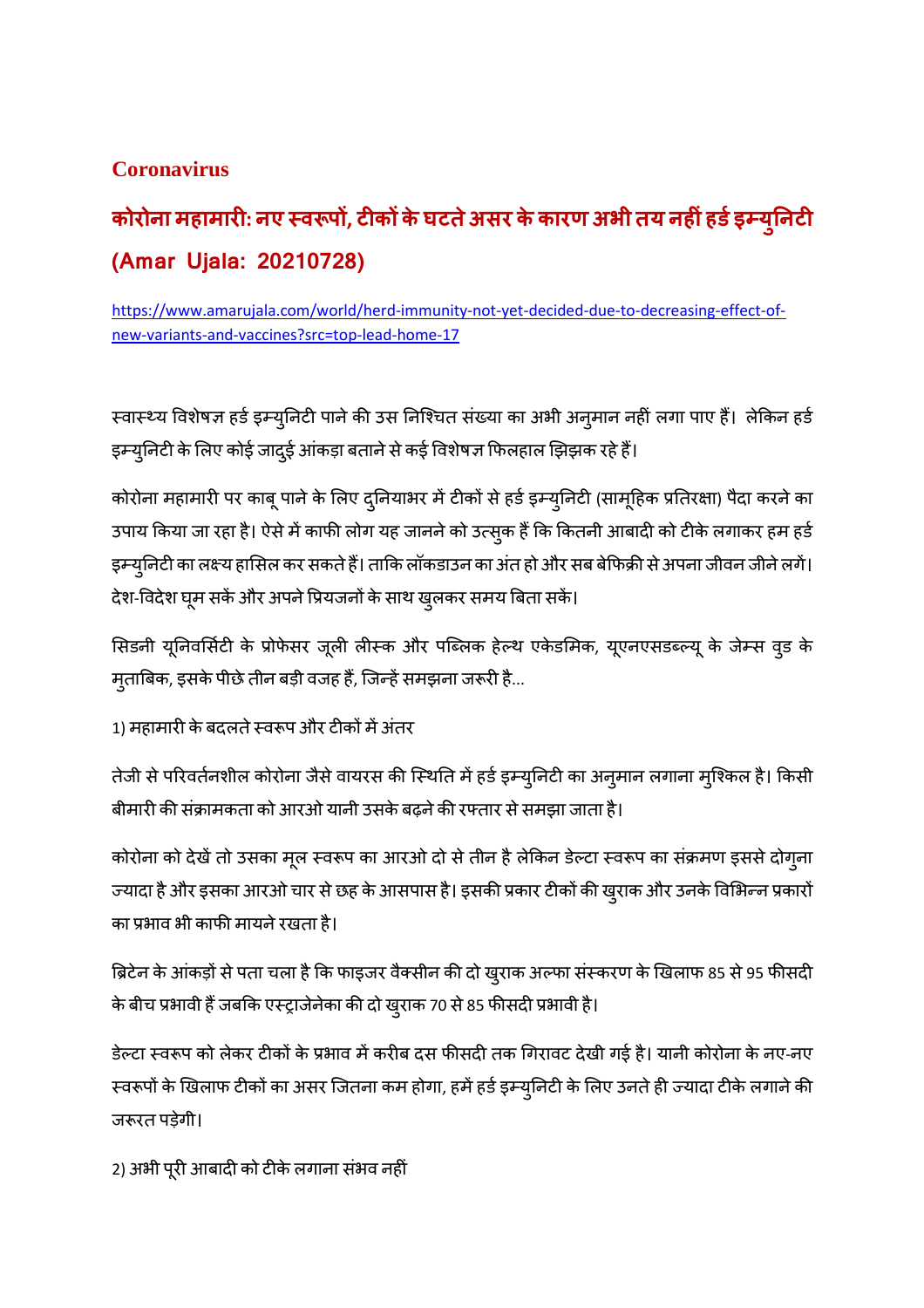ऑस्ट्रेलिया का उदाहरण लें तो वहां अब जाकर 12 से 15 साल के बच्चों को टीकों लगाने की अस्थायी मंजूरी दी गई है। अगर इस आयु वर्ग के लिए नियमित मंजूरी दी जाए तो भी उन्हें टीका लगाने में काफी समय लगेगा।

ऐसा होने पर भी छोटे बच्चों की सुरक्षा में अंतर बना रहेगा। लिहाजा, बच्चों को वयस्कों को टीकाकरण से ही कुछ हद तक लाभ मिलना चाहिए। मसलन, ब्रिटेन में 48.5 फीसदी लोगों को दोनों खुराकें लग गई हैं। शुरुआत में वहां दस साल से कम उम्र के बच्चों में संक्रमण में गिरावट आई थी। यह वयस्कों को मिली स्**रक्षा के कारण ही आंशिक** रूप से संभव हो पाया था।

3) समय और स्थान के आधार भिन्न होगी सामूहिक प्रतिरक्षा

मौजूदा टीकों की क्षमता एक समय के बाद कमजोर पड़ जाएगी। कोरोना के नए स्वरूपों के आगमन के साथ हमें निश्चित रूप से बूस्टर डोज की जरूरत पड़ेगी।

इन्फ्लूएंजा टीकाकरण को लेकर हमने शायद ही कभी सामूहिक प्रतिरक्षा की बात की होगी, क्योंकि इन टीकों से स्रक्षा की अवधि ही बहुत कम होती है। वहीं, इन वायरसों के खिलाफ स्रस्ता भी इलाकों और आबादी में अलग-अलग हो सकती है। हर्ड इम्युनिटी जनसंख्या घनत्व पर भी निर्भर करती है।

इन कारकों को समझते हुए ही विशेषज्ञ अकसर सामूहिक प्रतिरक्षा का तय आंकड़ा देने से बचते हैं। खासतौर पर डेल्टा की संक्त्रसमकता को देखते हुए तो हमें टीकाकरण दर ज्यादा तेजी से बढ़ानी होगी। इसके बाद ही जीवन थोड़ा सामान्य दिखाई देने लगेगा। हालांकि, कोरोना के प्रकोप आते रहेंगे लेकिन तब वह कम जोखिम भरे होंगे।

### **Vaccine ( Hindustan :20210728)**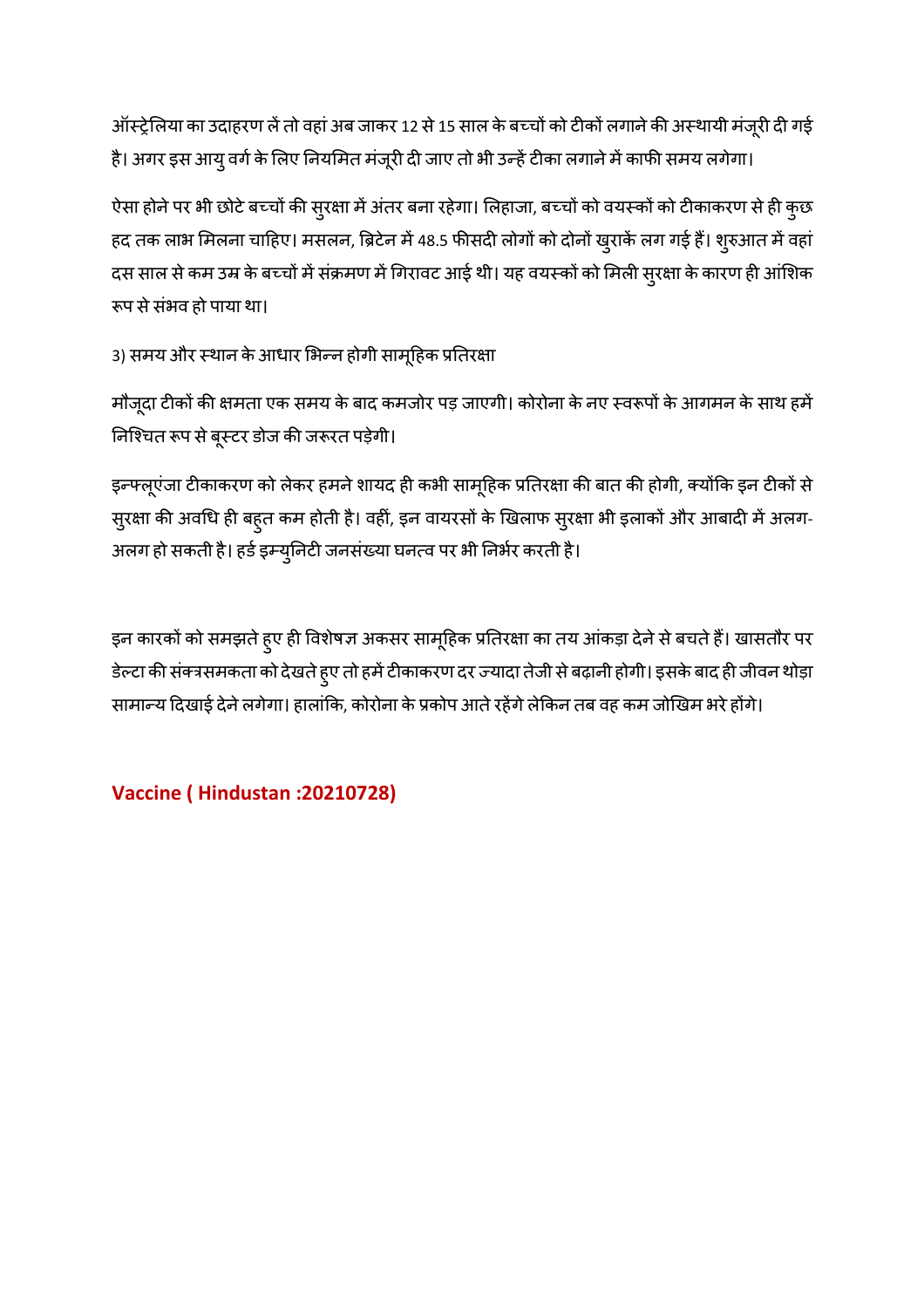https://epaper.livehindustan.com/imageview\_948091\_104792648\_4\_1\_28-07-2021\_0\_i\_1\_sf.html



कंपनियों को उत्पादन लाइसेंस मिलेगा। परीक्षण चल रहे : इस बीच, स्वास्थ्य विभाग की प्रेस कॉन्फ्रेंस में

संयुक्त सचिव लव अग्रवाल ने भी कहा

जायडस कैडिला के एक अन्य टीके सहित हमारे कुछ टीकों के परीक्षण चल रहे हैं। जैसे ही हमें इनके पर्याप्त मजबूत परिणाम मिलते हैं, हम विशेषज्ञ निर्णय

के आधार पर बच्चों के टीकाकरण पर निर्णय लेंगे। नीति आयोग के सदस्य वीके पॉल ने कहा कि बच्चों के टीके पर कोवैक्सीन शोध कर रही है। जायडस ने डाटा दिया हुआ है। इन दो पर फैसला

होने देते हैं। हम बायो-ई और नोवावैक्स को भी शोध के लिए प्रोत्साहित कर रहे हैं। पिछले दिनों एम्स निदेशक रणदीप गुलेरिया ने कहा था कि सितंबर तक बच्चों को टीका लगना शुरू होगा।

18% से 30% बढ़ जाता है। वयस्क वैक्सीन ले लेंगे तो बच्चे ही

कोरोना के शिकार होंगे मुंबई में पहली के मुकाबले दूसरी  $\bullet$ लहर में बच्चों में संक्रमण बढ़ा

#### **Coronacases**

**कोरोना मफर आया तेज उछाल, एक दन म43,654 मामले, आधेसेयादा केस केरल के (Hindustan: 20210728)**

https://www.livehindustan.com/national/story-india-reports-43654-fresh-covid-cases-in-

last-24-hours-more-than-half-from-kerala-alone-4267551.html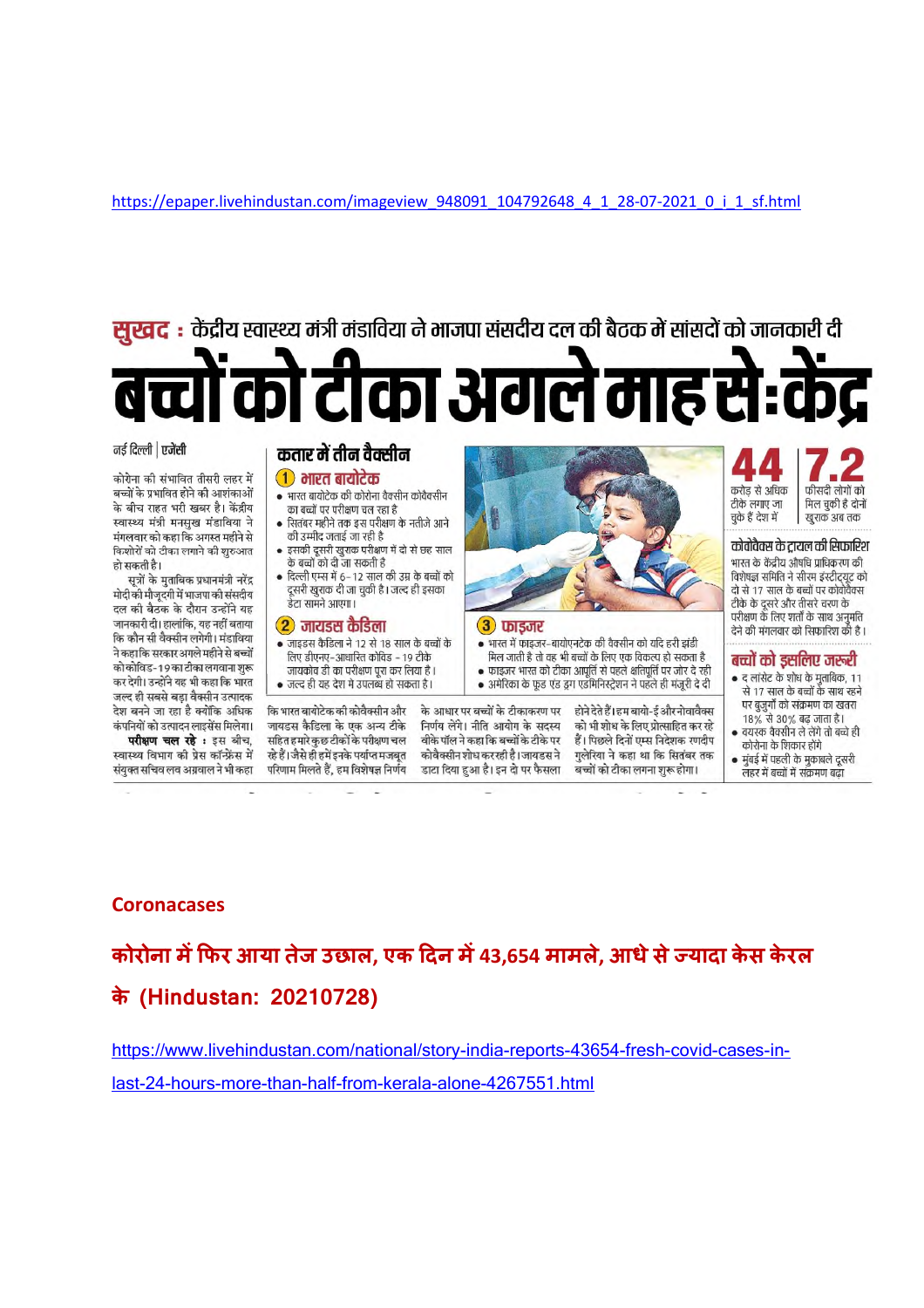भारत में पिछले 24 घंटे के अंदर कोरोना संक्रमण के नए ममालों में भारी बढ़ोतरी दर्ज की गई है। स्वास्थ्य मंत्रालय के ताजा आंकड़ों के मुताबिक, बीते एक दिन में देश के अंदर कोरोना के 43 हजार 654 नए केस दर्ज किए गए हैं। इनमें से आधे से ज्यादा केस सिर्फ एक राज्य केरल से हैं। वहीं, इस दौरान कोरोना से हुई मौतों का आंकड़ा भी बढ़ गया है और इस अवधि में 640 लोगों ने संक्रमण से जान गंवाई है।

हालांकि, कोरोना के इलाजरत मरीजों का आंकड़ा अभी भी चार लाख से नीचे बना हुआ है। फिलहाल देश में कोरोना के 3 लाख 99 हजार 436 एक्टिव मरीज हैं। वहीं, पिछले 24 घंटे में कोरोना से 41 हजार 678 मरीज ठीक भी हुए हैं।

देशभर में अब तक कोरोना से कुल 4 लाख 22 हजार से ज्यादा जाने जा चुकी हैं। वहीं, 3 करोड़ 6 लाख 63 हजार 147 लोग अब तक इस बीमारी से जंग जीत चुके हैं। देश में कोरोना से ठीक होने वालों की दर फिलहाल 97.39 फीसदी पर है। वहीं, दैनिक संक्रमण दर 5 फीसदी से नीचे है।

केरल नेबनाया अनचाहा रकॉड

मंगलवार को केरल में कोरोना के 22 हजार 129 नए मामले आए हैं। पिछले 51 दिनों में पहली बार किसी राज्य में कोरोना के 20 हजार से ज्यादा मामले एक दिन में मिले हैं। राज्य में जांच संक्रमण दर (टीपीआर) फिर से 12 फीसदी के पार हो गई है। केरल राज्य में संक्रमण के नए मामलों के रिकॉर्ड ने एक बार फिर से चिंता बढ़ा दी है। ताजा आंकड़ों के मुताबिक, राज्य में एक दिन के अंदर 156 लोगों की कोरोना से जान गई है।

### **Dengue 9 Dainik Gagaran : 20210728)**

# **मानसन ू मडग,ू मलेरयाऔर चकनग ु नया सेबचनेकेलए येह6 टस (Hindustan: 20210728)**

https://www.jagran.com/business/biz-these-6-tips-including-reliance-general-insurancehealth-insurance-policy-is-important-to-fight-dengue-21872011.html?itm\_source=website&itm\_medium=homepage&itm\_campaign=p1\_comp onent

नई दिल्ली, ब्रांड डेस्क। भारत एक ऐसा खूबसूरत देश है, जहां हर तरह का मौसम देखने को मिलता है - सर्दी, गर्मी ओर बरसात। पहले दोनों मौसम की अपनी ही खासियत है, लेकिन बरसात में बारिश की बूंदों का अपना ही आनंद है। कोई इसे देखकर खुश होता है, तो कोई इसमें भीग कर इसका स्वागत करता है। हालांकि, यह जरूरी नहीं है कि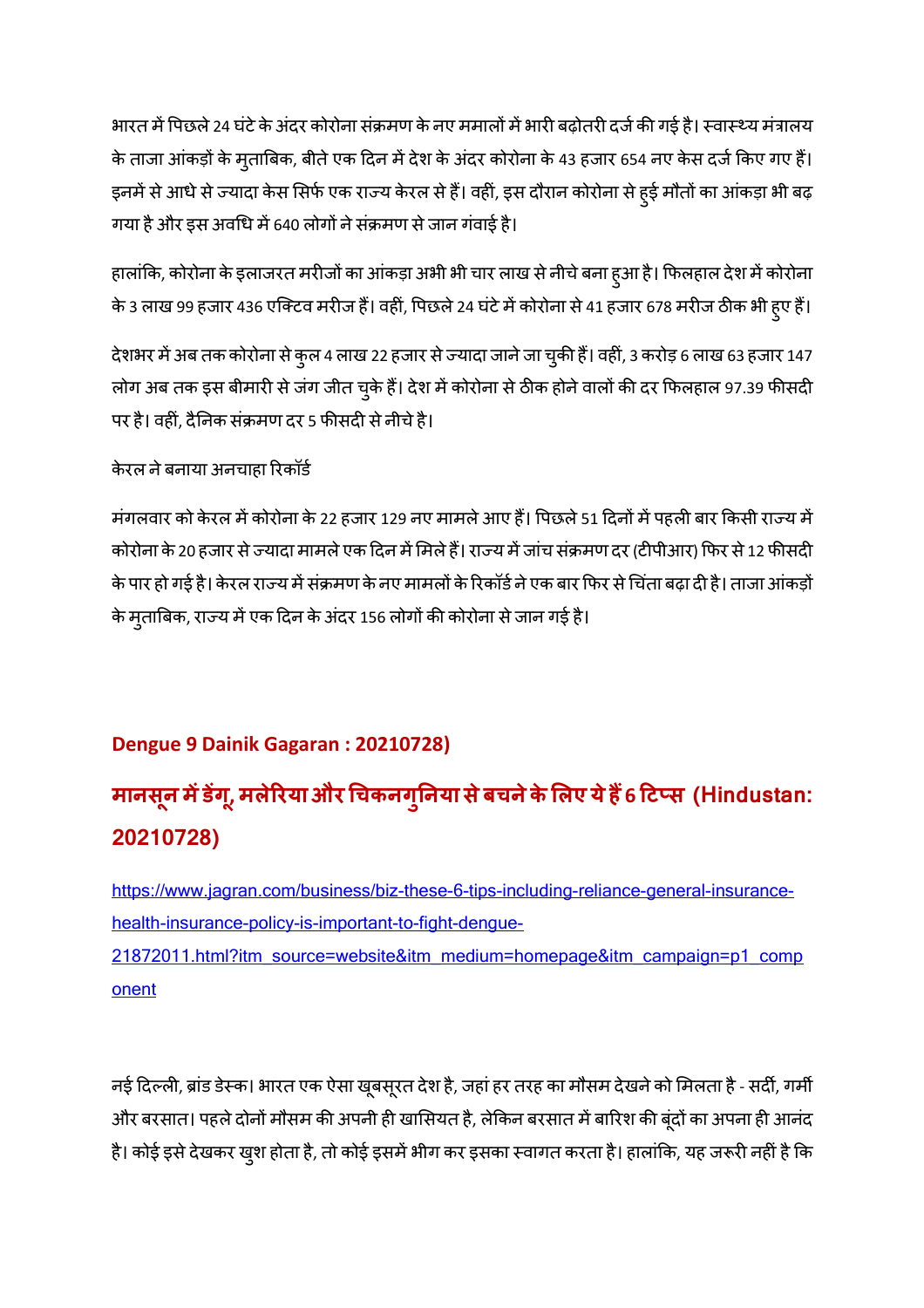मानसून हर किसी के लिए एक जैसा अनुभव लेकर आए। इस मौसम में हमने कई लोगों को वायरल से बीमार होते हुए भी देखा है। सबसे ज्यादा खतरा डेंगू और मलेरिया बीमारी से है, जिससे भारत में लाखों लोग प्रभावित होते हैं। इसे हम वेक्टर जनित वायरल रोग कहते हैं, जो एडीस एजिप्टी नामक मच्छर से फैलता है। यह मच्छर घरेलू वातावरण में एवं आसपास इकटठे साफ पानी में उत्पन्न होता है।

विशेषज्ञ मानते हैं कि अगर सावधानी बरती जाए तो किसी भी रोग से छुटकारा पाया जा सकता है। यह सही है कि मानसून में वेक्टर जनित वायरल रोगों का खतरा रहता है, ऐसे में इससे बचने के लिए हमें कुछ जरूरी बातों पर ध्यान देना चाहिए। साथ ही, यह भी ध्यान दें कि अगर कोई बीमारी हो भी जाती है, तो आपके पास एक हेल्थ इंश्योरेंस पॉलिसी जरूर हो। क्योंकि डेंगू और मलेरिया ऐसी बीमारी है, जिसमें मरीज कई-कई हफ्तों तक बेड पर रहता है, जिससे मेडिकल और दवाईयों का खर्चा भी बढ़ जाता है। इसलिए समझदारी यही है कि आप एक हेल्थ इंयोरस पॉलसी भी रख ल।

## अब आइए जानते है कि मानसून में वेक्टर जनित वायरल रोगों से कैसे बचें

#### सूर्यास्त से पहले खिड़कियों और दरवाजों को बंद कर लें

बारिश होती है तो घर की खिड़कियां और दरवाजों को हम खोल देते हैं, ताकि बारिश का भरपूर आनंद ले सकें, लेकिन इस बात का ध्यान रखें कि सूर्यास्त से पहले या जब दिन ढलने लगे तो घर के सभी खिड़कियों और दरवाजों को बंद कर दें क्योंकि देखा गया है कि मच्छर आमतौर पर सूर्यास्त के दौरान और बाद में अधिक सक्रिय होते हैं।

#### फ्*ल साइज के कपड़े पहनें*

एडीस एजिप्टी नामक मच्छर कभी भी हमला बोल सकते हैं, इसलिए हमेशा सर्तक रहना बहुत जरूरी है। आप चाहे घर पर हो या फिर बाहर अपने शरीर को जितना ज्यादा हो सके कपड़ों से ढककर रखें। आप पूरी बाजू की शर्ट, कुर्ता, पैंट, पजामा आदि पहनकर रखें। साथ ही, बच्चों को भी फुल साइज के कपड़े पहनाएं। महिलाएं भी इस बात का पूरा ध्यान दें। जितना शरीर ढका रहेगा, उतना ही हम मच्छरों से स्**रक्षित रह सकते** हैं।

#### सोते समय मच्छरदानी का इस्तेमाल

बरसात के मौसम में पानी इकट्ठा होता है, जिससे मच्छर भी पैदा होते हैं। इन मच्छरों से बचने के लिए आप हमेशा मच्छरदानी का इस्तेमाल करें। मच्छरों और अन्य बीमारियों को पैदा करने वाले कीड़ों से बचने के लिए यह एक आसान, प्रभावी और प्राकृतिक तरीका है। हां, यह ध्यान देना है कि आपकी मच्छरदानी कहीं से फटी हुई न हो। मानसून में सोते समय आप इसका जरूर इस्तेमाल करें, आपके परिवार के लोग मच्छरों से सुरक्षित रहेंगे।

#### आसपास के वातावरण को रखें साफ

ऐसा देखा गया है कि जो व्यक्ति खुद को साफ रखता है तथा अपने आसपास के वातावरण को साफ रखता है, बीमारियां उससे दूर रहती हैं। वेक्टर जनित वायरल रोगों से बचने के लिए यह जरूरी है कि आप खुद के साथ-साथ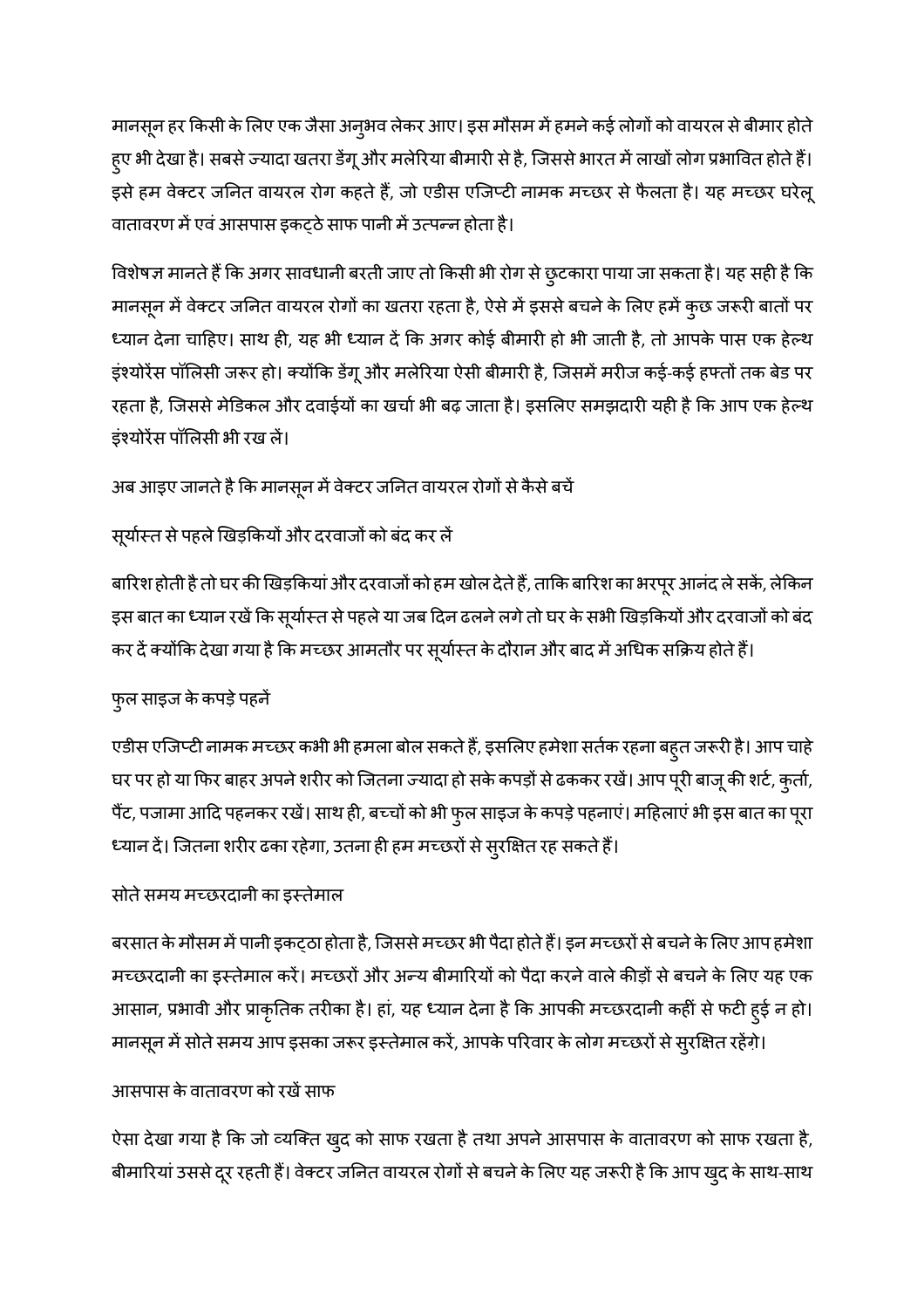अपने घर को भी साफ करें। यह ध्यान दें कि कहीं आसपास पानी तो इकट़ठा नहीं हो रहा है। बर्तन कुलर या छत पर कहीं पानी इकट्ठा हो रहा है, तो उसे नियमित रूप से साफ करें। साथ ही अपने आसपास दवाईयों का भी छिड़काव करवाएं।

#### अपने खानपान पर दें ध्यान

बीमारी कोई भी हो, ये उस समय अपना ज्यादा असर दिखाती है जब हमारे शरीर का इम्यून सिस्टम कमजोर होता है। इसलिए आप शरीर की इम्यूनिटी को मजबूत रखने पर ध्यान दीजिए। आप पौष्टिक आहारों का सेवन कीजिए।आपके आहार में ताजे फल और सब्जियों की मात्रा ज्यादा होनी चाहिए। इसके साथ-साथ आप पानी भी भरपूर मात्रा में पिएं।

एक हेल्थ इंश्योरेंस प्लान भी है जरूरी

वेक्टर जनित वायरल रोग जैसे डेंगू, मलेरिया और चिकनगुनिया हर साल मानसून के समय आते हैं। गांवों के साथ-साथ छोटे-बड़े शहरों में भी इनका प्रभाव देखने को मिलता है। ये बीमारी बड़ी है, इसलिए हमें ज्यादा सतर्क और सावधान रहने की जरूरत है। इसमें ऊपर बताए गए टिप्स आपके बहुत काम आएंगे। इसके अलावा बीमारी की स्थिति का सामना करने के लिए आप अपने पास हेल्थ इंश्योरेंस प्लान जरूर रखें। इसमें होस्पी केयर इंश्योरेंस (Hospi Care Insurance) आपके बहुत काम आएगा। यह रलायसं जनरल इंयोरस (Reliance General Insurance) की अच्छी पॉलिसी है, जो इस तरह के रोगों में आपके मेडिकल और अस्पताल के खर्चों को कवर करती है। इस पॉलिसी के तहत मरीज को डेली हॉस्पिटलाइजेशन कैश बेनिफिट मिलता है। इसमें डेली केयर ट्रीटमेंट कैश,सर्जिकल कैश, हॉस्पिटल डेली कैश शामिल है। इसमें यदि मरीज डेंगू, मलेरिया या चिकनग्निया के कारण अस्पताल में तीन दिनों से अधिक समय तक भर्ती रहता है, तो उसे ₹20,000 की एकमुश्त राशि का भुगतान किया जाता है। आप रिलायंस जनरल इंश्योरेंस की वेबसाइट पर जाकर इसके और फायदों के बारे में जान सकते हैं।

# **वडहेपेटाइटस ड,े**

# **आज हैवडहेपेटाइटस ड,ेयेहइसकेल ण, कारण और बचाव केउपाय (Hindustan: 20210728)**

https://www.livehindustan.com/lifestyle/story-world-hepatitis-day-2021-what-is-world-hepatitisday-symptoms-types-of-hepatitis-and-causes-and-treatment-of-hepatitis-in-hindi-4267558.html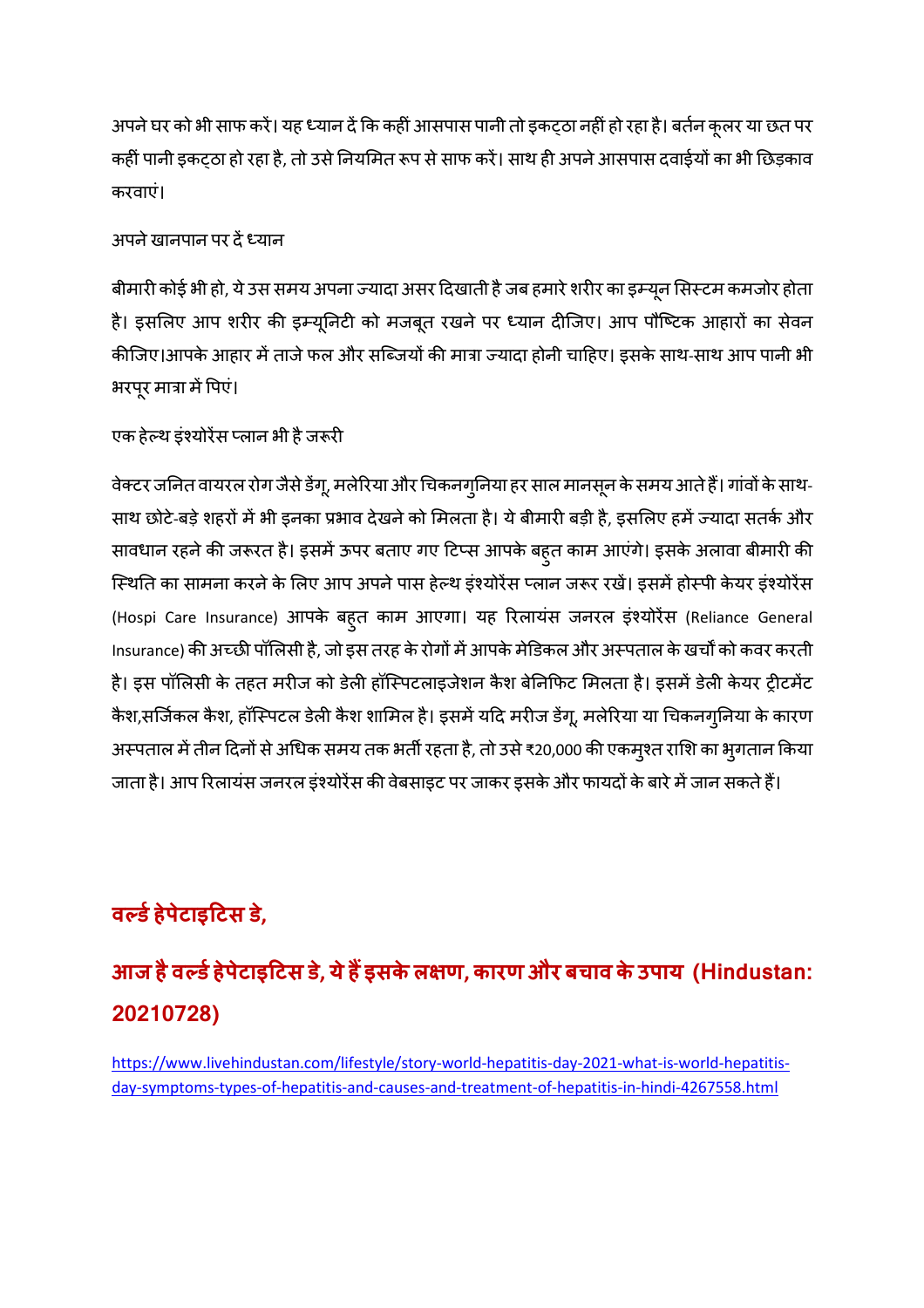आज दुनियाभर में वर्ल्ड हेपेटाइटिस डे मनाया जा रहा है। यह खास दिन हर साल 28 जुलाई को हेपेटाइटिस को लेकर लोगों को बीच जागरूकता फैलाने के लिए मनाया जाता है। वर्ल्ड हेपेटाइटिस डे अमेरिकन जेनेटिसिस्ट बरूच सैम्युअल ब्लूमबर्ग की याद में मनाया जाता है। उन्होंने हेपेटाइटिस в पर काफी महत्वपूर्ण रिसर्च किए थे। दरअसल, हेपेटाइटिस लीवर से जुड़ी सबसे गंभीर बीमारियों में से एक है। इस बीमारी के चलते लीवर के टिशू में इंफ्लमेशन होने लगता है और इलाज न होने की सूरत में ये स्तिथि आगे चलकर लीवर कैंसर जैसी गंभीर बामारियों का रूप ले लेती है। आज इस खास दिन जानते हैं आखिर क्या है ये बीमारी,इसके लक्षण और बचाव के उपाय।

#### या हैहेपेटाइटस ?

हेपेटाइटिस लीवर की सूजन है, ये लीवर कोशिकाओं को नुकसान पहुंचाता है। इस वायरस के 5 स्ट्रेन होते हैं जिन्हें Hepatitis A,B,C,D,E नाम से पहचाना जाता है। इनमें से A और E संक्रमित खाने और पानी से फैलते हैं। जबकि हेपेटाइटिस B सेक्सुअल कॉन्टैक्ट से फैलता है। इसके अलावा संक्रमित खून चढ़ाने से भी हेपेटाइटिस का खतरा बना रहता है। हेपेटाइटिस C संक्रमित ब्लड ट्रांसफ्यूजन के जरिए होता है। जब किसी व्यक्ति को हेपेटाइटिस B का संक्रमण होता है उसी को D का संक्रमण भी हो सकता है। दुनिया में सबसे ज्यादा मौतें हेपेटाइटिस B से होती हैं।

हेपेटाइटिस के लक्षण :

-त्वचा और आंखों का रंग पीला होना।

-मूत्र का रंग गहरा पीला हो जाना।

-अत्यधिक थकान, उल्टी आना।

-पेट के ऊपरी हिस्से में दर्द।

-भूख कम लगना, ब्खार आना।

घुटनों और जोड़ों में दर्द की पांच कॉमन वजह, घरेलू इलाज करने से पहले एक बार जरूर जान लें

घुटनों और जोड़ों में दर्द की पांच कॉमन वजह

हेपेटाइटस सेबचाव केउपाय-

- साफ-सफाई का वशषे यान रख।

- टैटू के लिए स्टरलाइज नीडल का इस्तेमाल करें।

- सुरक्षित शारीरिक संबंध बनाएं।

- अपनेटूथश और रेजर कसी केसाथ साझा न कर।